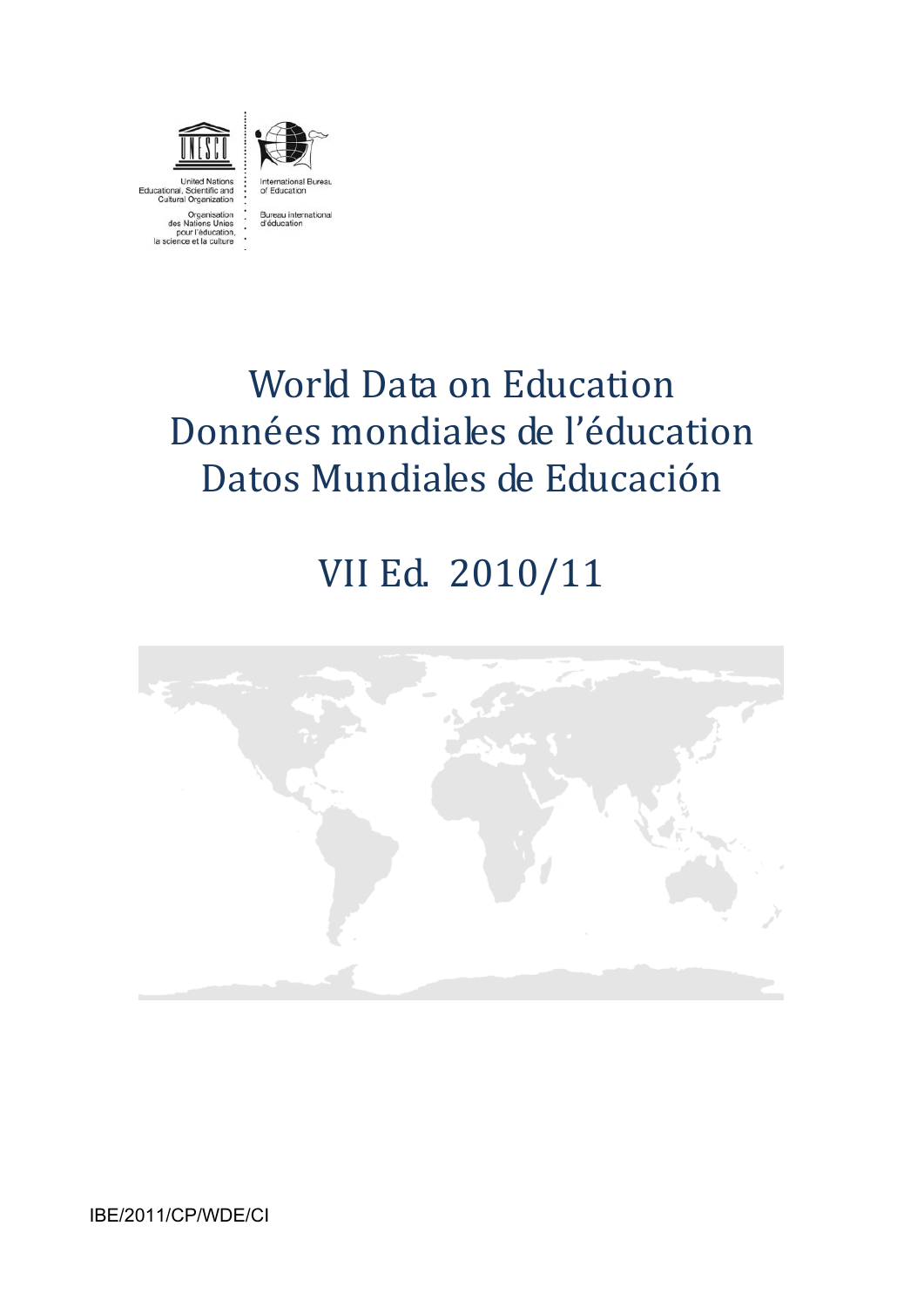

# **Croatia**

*Updated version, November 2011.*

### **Principles and general objectives of education**

As stated in the National Curriculum Framework of 2010, the educational goals in the Republic of Croatia are the following:

- providing a systematic method of teaching students which fosters and enhances their intellectual, physical, aesthetical, social, moral, and spiritual development in keeping with their abilities and aptitudes;
- developing student awareness regarding the preservation of Croatian national identity as well as the material, spiritual, historical, and cultural heritage of the Republic of Croatia;
- promoting and developing awareness of the Croatian language as a key factor in Croatian identity, systematically fostering the Croatian standard (literary) language in all areas, cycles, and at all levels of the education system;
- raising and educating students in conformity with general cultural and civic values, including those of human rights and rights and obligations of the child, rendering children competent to live in a multicultural world, to respect differences, and to participate actively and responsibly in the democratic development of society;
- ensuring that students acquire key (general education) and vocational competences, making them able to live and work in a social and cultural context of change according to the requirements of the market economy, modern information and communication technologies, and scientific knowledge and accomplishments;
- encouraging and developing independence, self-confidence, responsibility, and creativity in students;
- training students for lifelong learning. (MSES, 2010).

The fundamental educational values of the National Curriculum Framework reflect the commitment of the national education policy to: the all-round personal development of students; fostering and developing the national, spiritual, material, and natural heritage of the country; European co-existence; and the creation of a knowledge-based society that will enable sustainable development. The values embedded in the National Curriculum are:

- Knowledge: The country has committed to the development of a knowledge-based society because knowledge is the basic driver of production and development in a society. Knowledge, education, and lifelong learning are key to the development of Croatian society; they enable individuals to better and more critically understand the society in which they live, and to cope with new circumstances and success in life and work.
- Solidarity: This implies a systematic training of children and youth to show concern for others; for the family; for the weak, the poor, and the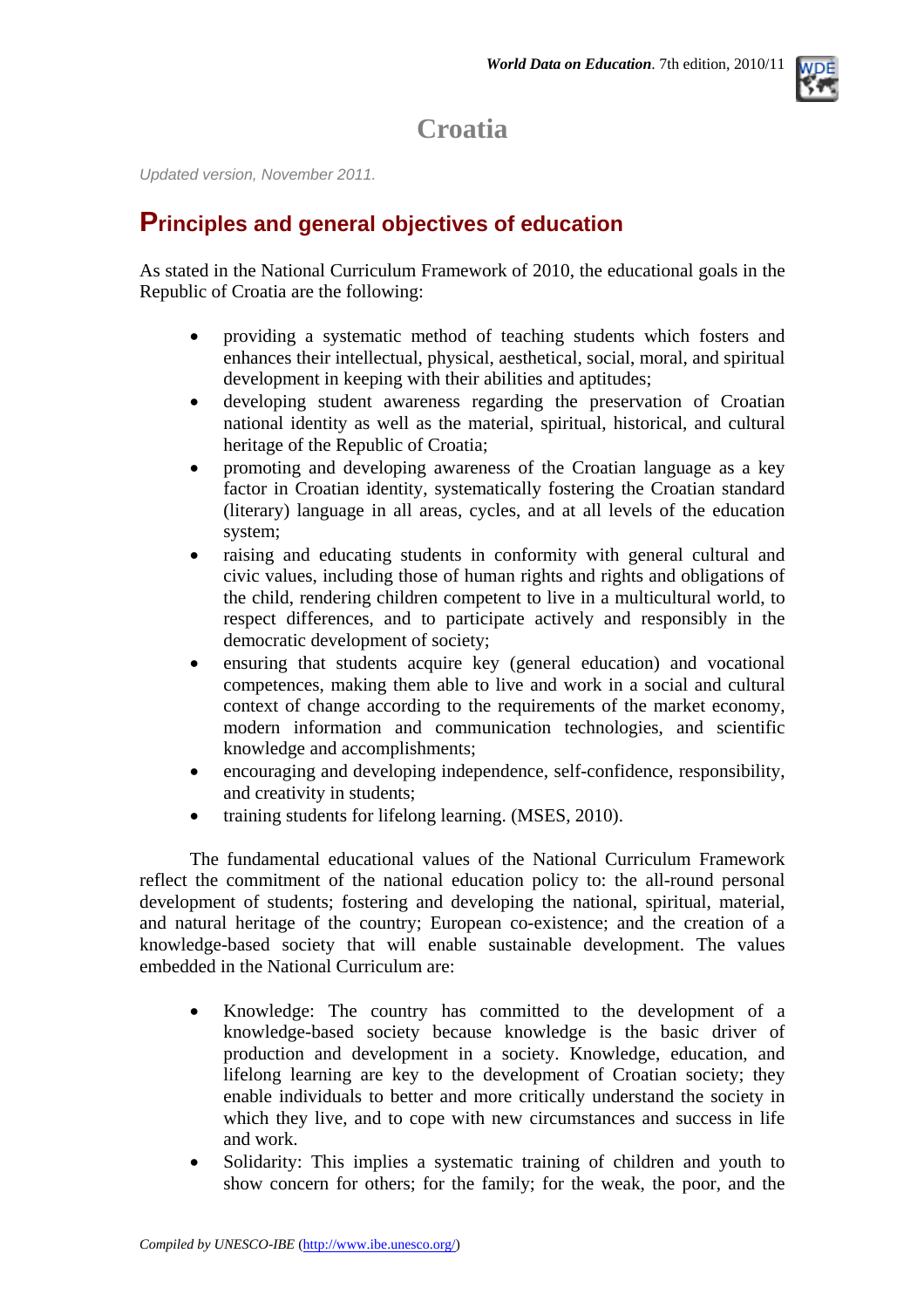

underprivileged; for inter-generational care; for the natural environment; and for their overall living environment.

- Identity: Education fosters the strengthening of an individual's personal, cultural, and national identity. In the globalization era, in which there is a steady and powerful mixing of cultures, world views, and religions, people need to become people of the world, while preserving their national identities (i.e. their cultural, social, moral and spiritual heritage). Education should promote, encourage and develop one's personal identity while linking it to a respect for differences.
- Responsibility: Education promotes the active participation of children and youth in social life as well as a sense of responsibility towards the wellbeing of society, nature, work, the self, and others. (*Ibid.*).

 The Education Sector Development Plan 2005-2010 contemplates four key development priorities, namely: improving the quality and effectiveness of education; stimulating the continuing professional training of teachers and other educational staff; developing strategies for improving the management and efficiency of the education system; and promoting education for social cohesion and economic growth and development. (MSES, 2005).

According to the Strategic Development Framework 2006-2013 and the Strategy of the Government Programmes 2010-2012, Croatia's strategic vision is to progressively achieve social prosperity through development and employment in a competitive market economy acting within European welfare state of the Twenty-first century. In terms of the *Charter on the Development of the Republic of Croatia to 2025*, the country is viewed as an European Union member state with high valueadded products and services, an efficient social state that stimulates and values knowledge, responsibility and work to ensure cultural diversity, social equality and the prosperity of all citizens.

### **Laws and other basic regulations concerning education**

After independence (30 May 1990), the *Sabor* of the Republic of Croatia passed many new laws referring to education. Between 1990 and 1999 separate laws were passed for each sub-system, regulating the legal, financial and organizational aspects of preschool, primary and secondary education. As a result of this legislation, the financing and management of primary and secondary schools were centralized, with the (then) Ministry of Education and Sports in charge of programmes and legislative decision-making. Legislative changes initiated in primary and secondary education in 2000 enabled: the opening of private schools and introduction of alternative programmes (such as Waldorf schools and foreign schools); the decentralization of funding to enable cities and counties to co-fund primary and secondary schools; the decentralization of management to include local self-government bodies and parents' involvement in decision-making; the realization of the rights of national minority children to the appropriate education; and greater school and teacher autonomy.

Through the adoption of the **Law on Social Care for Children of Preschool Age** (1991) and the **Preschool Education Act No. 10/97** (last amended in October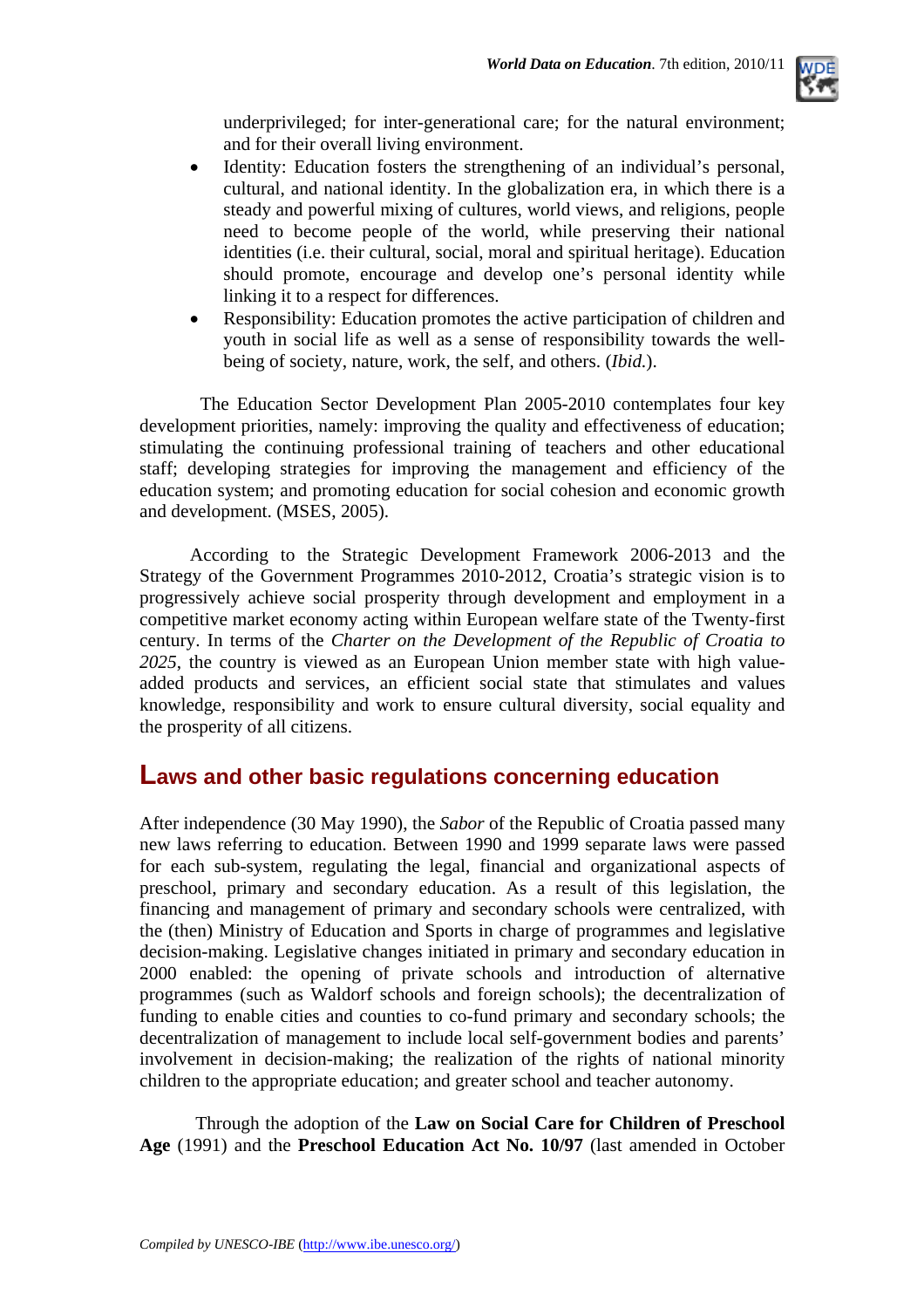

2007), preschool education has become an integral part of the education system; each child is entitled to receive preschool education.

The democratic changes in 1990 imposed the need for redefining aims and objectives of primary education through the **Primary Education Act No. 59/90** (as amended in 1993, 1996 and 2003). A new system of financing was introduced as well as a new system of running of schools, which replaced the old socialist one. Special attention was given to pupils by a more precise defining of their rights and responsibilities (i.e. maximum workload, special educational needs, etc.) as well as to teachers (i.e. work qualifications and in-service training, introduction of state examinations, workload).

Following the adoption of the **Secondary Education Act No. 19/92** (as amended in 1993, 1995 and 2003), various new vocational schools (technical, trade, industrial, medical, economic, agrarian, etc.) and new grammar schools were introduced. Content matters regarding vocational training and practice were significantly extended; subjects and content dealing with self-managing and Marxist ideology were abolished; and the right to establish private schools and dual education schools was introduced.

The new **Primary and Secondary Education Act**, adopted in 2008, provides the legal framework for the enhancement of quality in education. As stated in the new Act, it is among the basic goals of education to ensure a systematic approach to teaching, providing students with basic academic, lifelong learning and vocational competences, equipping them for living and working in a social and cultural context which is changing in accordance with the demands of the market economy, modern information and communication technologies and scientific developments and achievements. The **National Standards for Preschool, Primary and Secondary Education** were adopted in 2008.

The **Primary and Secondary Education Textbooks Act** of 2006 regulates the publication of textbooks and allows teachers to independently choose textbooks among those approved by the Ministry of Education. It also regulates the financing of the textbooks for compulsory education from the state budget.

The **Vocational Education and Training (VET) Act**, adopted in 2009, provides for the establishment of Sector Councils ((in charge of defining standards for different occupations and contributing to the development of VET curricula) and the National VET Council. The Act stipulates that the main goal of vocational education and training is to enable students to acquire key competences as well as vocational competences. The Act defines key competences as a set of knowledge and skills necessary to meet basic needs, developing social cohesion, democratic society and employment. The Baseline for the Croatian Qualifications Framework (CROQF) was adopted in July 2007 and the Committee for the Development of CROQF was set up in September 2007.

The **Adult Education Act** of 2007 recognizes adult education as an integral part of the education system, thus enabling anyone who dropped out from formal education to re-enter the system and continue his/her education without any limitations. According to the Act, the monitoring, development and evaluation of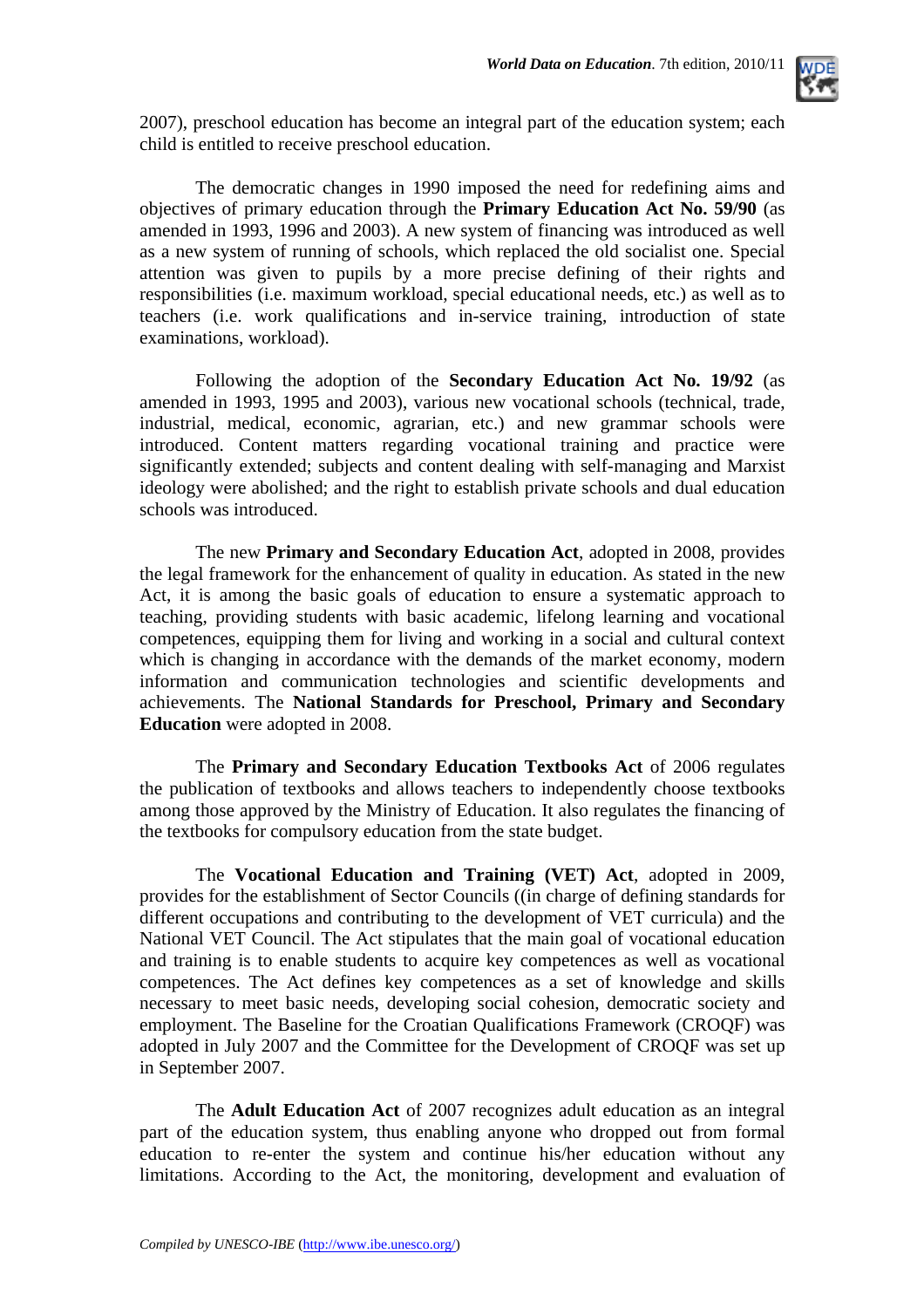

adult education are ensured by Adult Education Council and the Agency for Adult Education (merged with the VET Agency in 2010).

The **Quality Assurance in Science and Higher Education Act** of April 2009 provides for the procedures of initial accreditation, re-accreditation, thematic evaluation and audit of higher education institutions, as well as the status, activities and organization of the Agency for Science and Higher Education. The **Act on Scientific Activity and Higher Education** (2003, last amended in July 2007) regulates the higher education sub-sector.

According to the **Law on Institutions** (1993), the schools have become public institutions. This Law stipulates the methods and procedures for their establishment and registration, and their relationship with the administrative bodies.

The **Educational Inspection Act No. 50/95** (amended in 1997) regulates the monitoring and supervision of the educational activities. Aspects related to the career of teachers were defined at the national level by the **Regulatory Act on the Promotion of Teachers in Primary and Secondary Schools** of 1995.

Article 65 of the **Constitution** (last amended in 2010) stipulates that primary education (eight-year programme) shall be compulsory and free of charge; secondary and higher education shall be equally accessible to everyone.

### **Administration and management of the education system**

Administrative and managing functions in education (coordination, decision-making, supervision, etc.) are distributed at the national, regional (counties, cities, districts) and school levels.

Since counties and districts in Croatia are relatively small administrative units, economically and demographically too small for some important decisions concerning the development of education, the network of schools, funding and curricula, these functions are fulfilled the national level. Until recent years, the Ministry of Education and Sports was responsible for pre-primary, primary and secondary education, while the Ministry of Science and Technology was responsible for higher education. In 2003 they have been merged into one, the **Ministry of Science, Education and Sports** (MSES). The Ministry is organized into 13 Directorates (responsible for higher education, science, secondary education, preschool and primary education, inspection, etc.), including the **Directorate for the National Curriculum**, which comprises the Department of National Curriculum Quality Assurance and the Department of Professional Development of Educational Staff.

The **Council for the National Curriculum**, established in 2006, deals with issues related to the design and development of the national curriculum. The Council makes proposals regarding the qualitative improvement of educational activities at the preschool, primary and secondary levels; is in charge of the preparation of the action plan for implementing the National Curriculum Framework as well as the annual plan for the implementation of external evaluation of schools; and provides advice to the Minister of Education on issues concerning all components of the national curriculum.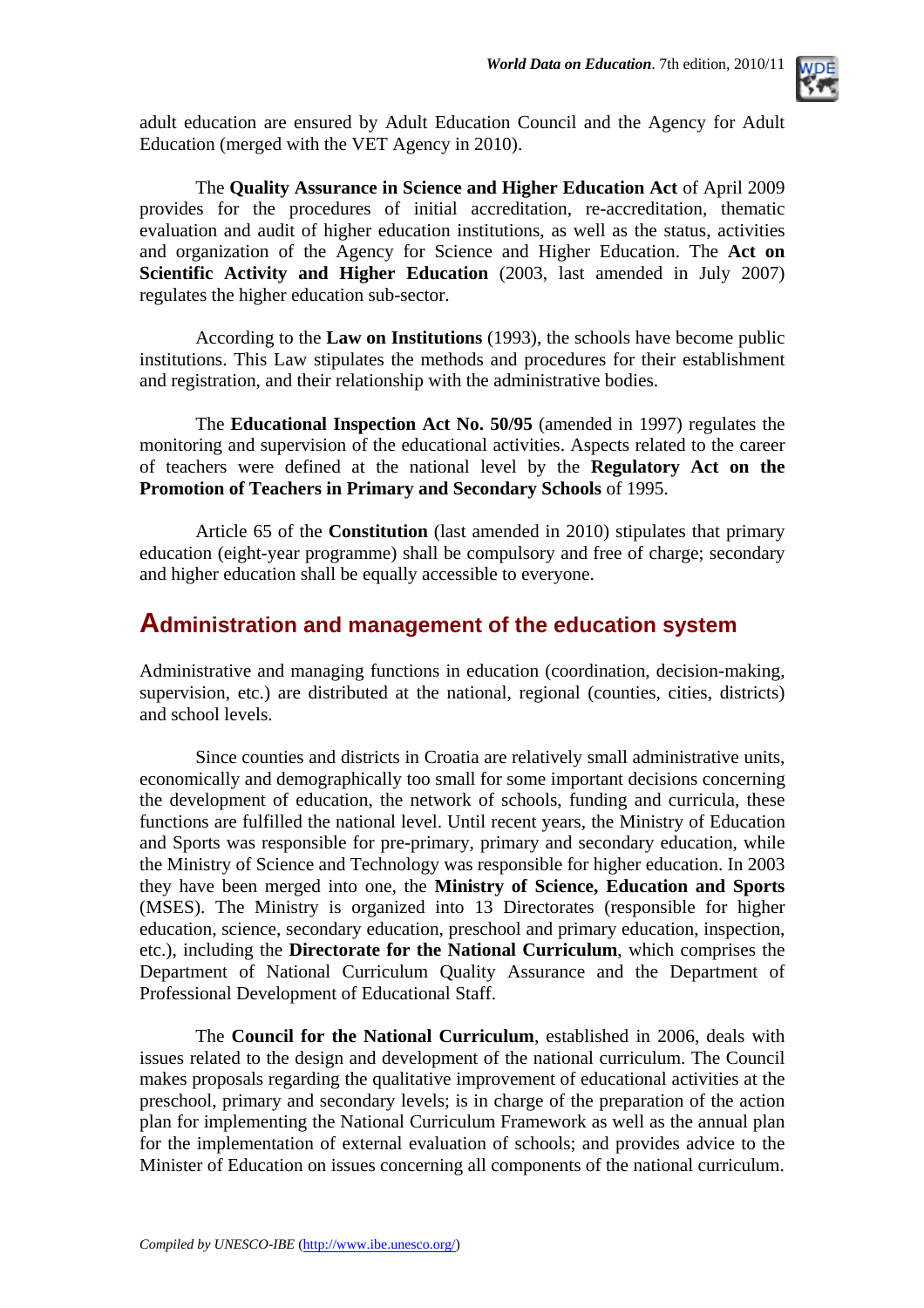

The **Education and Teacher Training Agency** (formerly the Institute of Education, which was restructured under the Education and Teacher Training Agency Act enacted in 2006) is responsible for the provision of professional and advisory support in the area of general education. Among other tasks, the Agency: is in charge of the monitoring, improvement and development of education from preschool to high school level, including adult education; participates in the process of preparation, development and implementation of the national curriculum; monitors the development and implementation of the National Educational Standards as a part of the national curriculum; organizes and implements in-service training of preschool, primary and secondary school teachers, counsellors and principals (unless stated differently by separate regulations); and administers license examinations for educational staff in accordance with separate regulations. The Agency can establish regional offices. At the county level, teacher professional development activities are organized by **Teacher Councils** established for each subject or cross-curricular area. The network of teacher councils at county level was set up in 2006.

The **National Centre for External Evaluation of Education**, established in 2004, is responsible for the external evaluation of the education system, which includes the preparation of tests, the organization and administration of national exams and the State Matura, as well as scientific research in the field of education. The Centre organizes and administers the *matura* examinations (national schoolleaving exam) at the end of secondary education. The national school-leaving exam was successfully implemented for the first time in 2010.

The Higher Education Act of 2003 provided for the creation of the **National Council for Higher Education**, an advisory and independent body responsible for the development and quality of the higher education system, as well as the accreditation of higher education institutions.

The mission of the **Agency for Science and Higher Education**, established in 2004, is to continuously support quality improvement of science and higher education, by applying European and international best practices. According to the Act on Quality Assurance in Science and Higher Education (2009) the Agency is in charge of part of the procedure of initial accreditation, procedures of reaccreditation, thematic evaluation and audit, and collects and processes data on higher education, science and related systems. The Agency also provides information and systematizes data on higher education enrolments. The Agency supports the activities of the National Council for Higher Education, National Council for Science, Council for Financing Scientific Activity and Higher Education, among others.

The mission of the **Agency for Vocational Education and Training (VET) and Adult Education**, established in 2005, is to support the development of the VET system for providing young people with the necessary knowledge, skills and competences for successful employment and/or further education, as well as participation in the lifelong learning process. Among other tasks, the Agency: plans, organizes, monitors and evaluates the VET system; develops and modernizes existing VET curricula based on VET qualifications; takes care of the professional development and training of VET teachers; and cooperates with Sector Councils (bodies established under the VET Act of 2009) comprising representatives of all VET partners and stakeholders. According to a decision taken in February 2010, the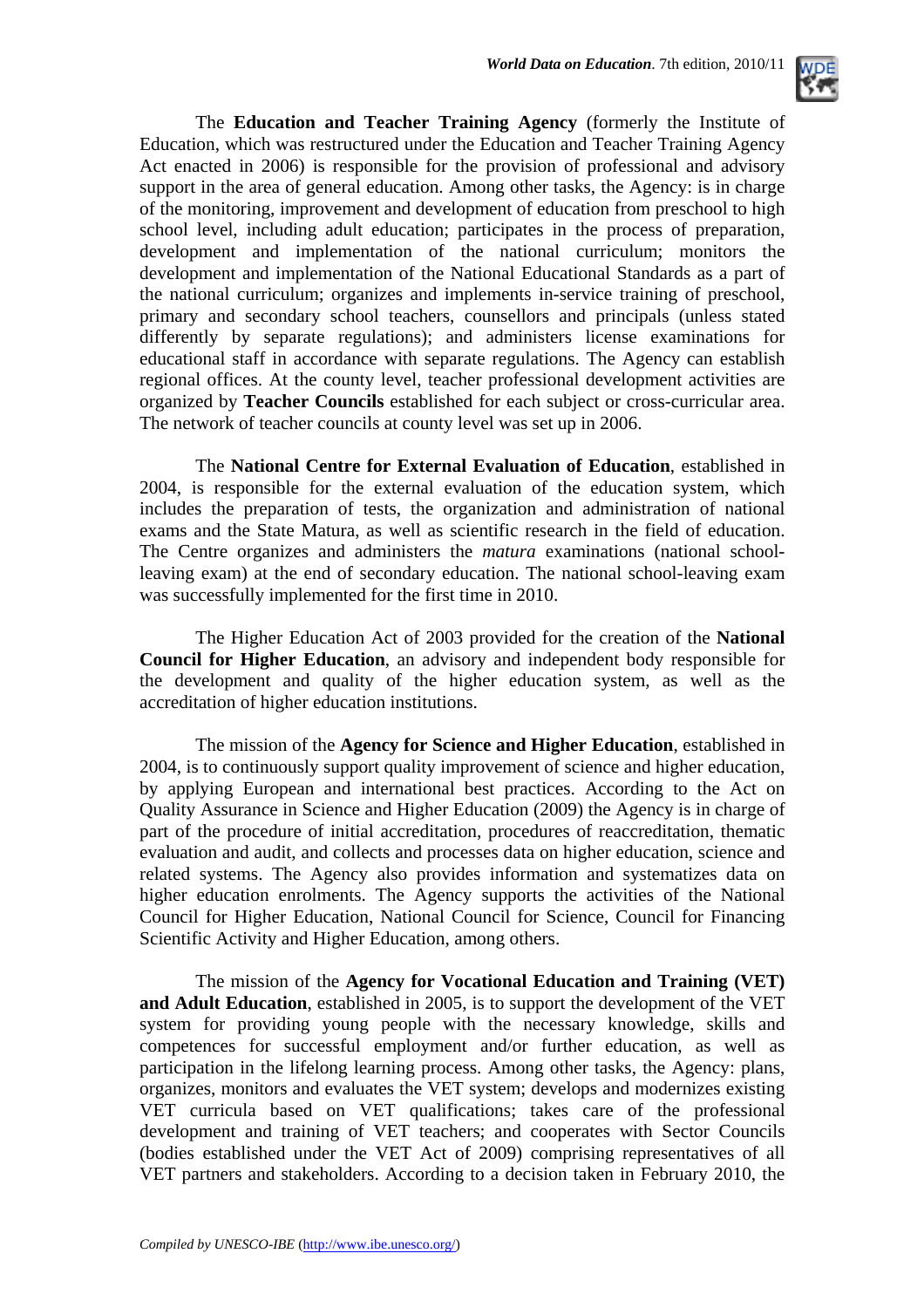

former Agency for Adult Education (established in 2006 with the purpose of monitoring, developing and evaluating the adult education system) has been merged with the VET Agency.

As an expert and advisory body to the government, the main task of the **Adult Education Council**, which comprises representatives of ministries, employers, unions and educational institutions, is monitoring the development of adult education and proposing initiatives for its improvement. The Council also makes proposals regarding the funding for adult education programmes from the state budget.

The **Agency for Mobility and European Union Programmes** was established in 2007 as a national coordinating organization for Lifelong Learning Programme 2007-2013 (Comenius, Erasmus, Leonardo da Vinci, and Transversal Programme).

Administrative functions at the regional level include coordination and development of schools in cities, districts and regions, proposals for new schools to be established and decision-making on additional programmes and their funding (pupils grants, school equipment, building, etc.).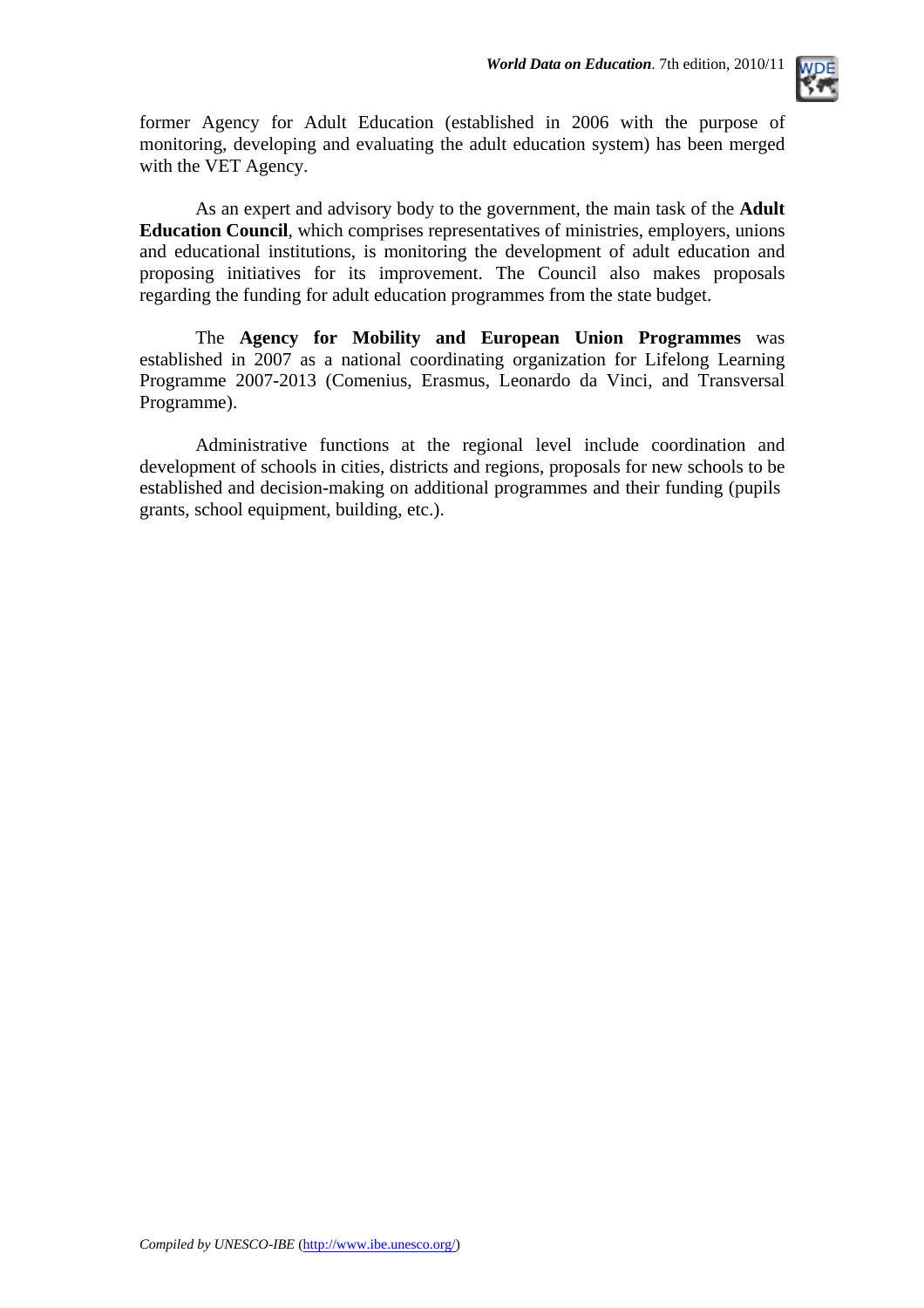

## **Structure and organization of the education system**



#### **Croatia: structure of the education system**

*Source:* Ministry of Science, Education and Sports.

### **Pre-school education**

Children can attend preschool education institutions as early as at the age of 1. Kindergartens cater to children between 3 and 6 years of age. The last year of preschool education is considered as a preparatory year before admission to primary school. Preschool education is not compulsory. According to the National Curriculum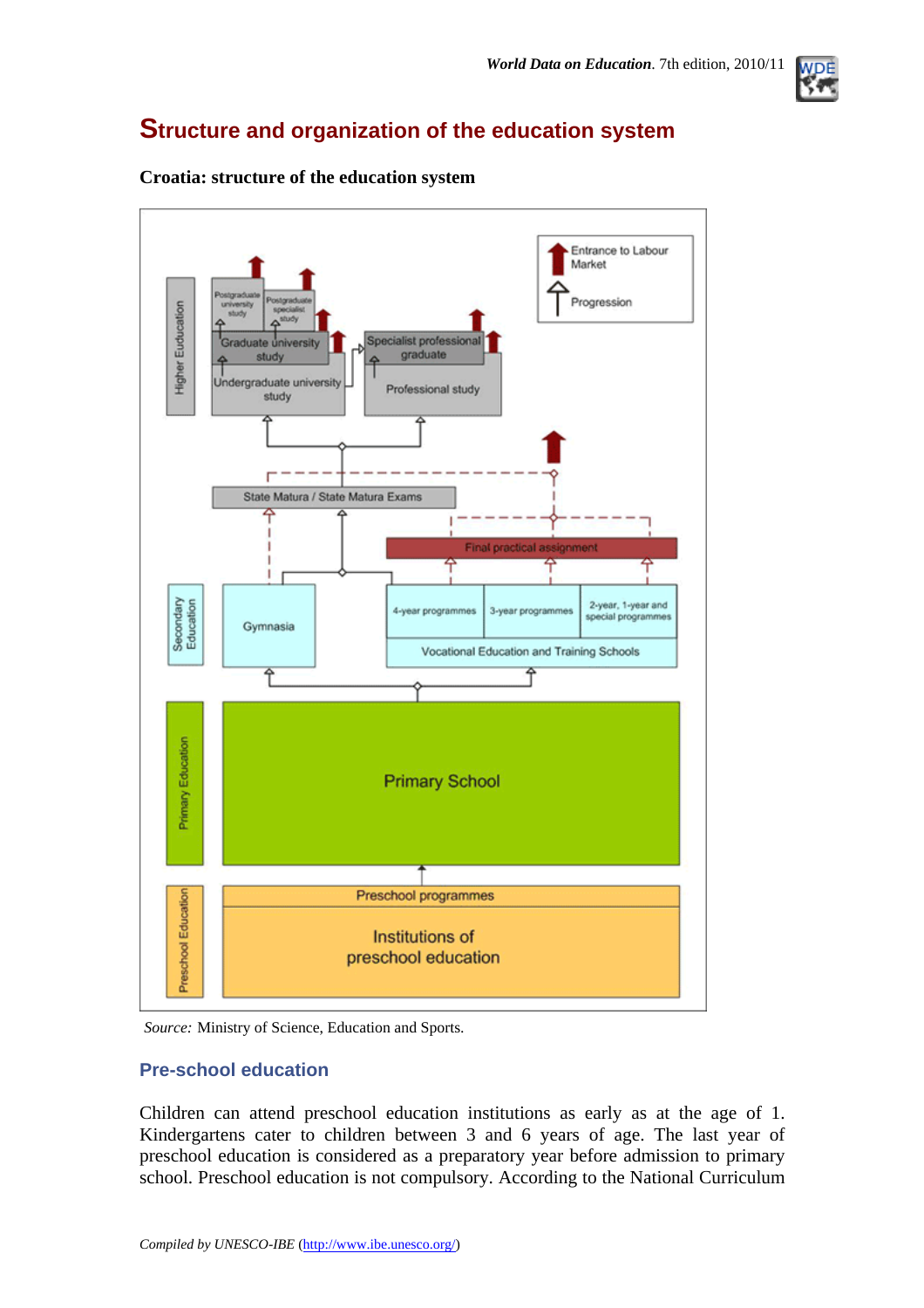

Framework of 2010, preschool education comprises three cycles based on the age of children, i.e. from 6 months to one year of age; from 1 to 3 years; from age 3 years to the start of primary education.

### **Primary education**

Primary education is compulsory for children aged 6/7. Primary education lasts eight years (grades 1-8) divided into two four-year cycles: lower primary (classroom teachers) and upper primary (subject teachers). The National Curriculum Framework of 2010 is organized into four cycles, of which the first three cover grades 1-4, grades 5-6, and grades 7-8 of primary education. The fourth cycle covers years 1-2 of secondary vocational and arts schools and years 1-4 of gymnasia.

### **Secondary education**

Secondary education lasts: four years in grammar schools (gymnasia) and arts schools, which prepare students for further education; four years in vocational (technical) secondary schools, also giving access to tertiary-level education; and three years in vocational schools (industrial and crafts schools), mainly preparing for work. Starting from 2010, students completing general secondary and four-year vocational education must pass the national *matura* exam, which shall gradually replace admissions exams at higher education institutions.

### **Higher education**

Secondary education graduates can continue their studies at the tertiary level in universities, polytechnics and postsecondary vocational colleges. Polytechnics and colleges offer two- and three-year programmes leading to a professional diploma as well as three- to four-year programmes leading to an undergraduate professional diploma. Traditionally, most higher education institutions offered four-year programmes at the undergraduate level. Within the framework of implementation of the Bologna process, university programmes have been re-structured into three- to four-year bachelor's degree programmes (five years in the case of engineering, veterinary medicine and dentistry; six years in the case of medicine); and one- to twoyear master's degree programmes following the bachelor's degree. At the postgraduate level, doctoral degree programmes normally take three years to complete. Universities also offer postgraduate specialist programmes in certain fields, lasting one to two years (three years in the case of medicine).

The school year 2011/12 in pre-primary, primary and secondary schools started on 5 September and will end on 15 June 2012 (on 18 May for final-year students). It is organized into two semesters and classes are to be organized and conducted during at least 175 school days (or 35 school weeks), and at least 160 school days (or 32 school weeks) for final-year students. The academic year starts in October and ends in September of the following calendar year. It is divided into two semesters.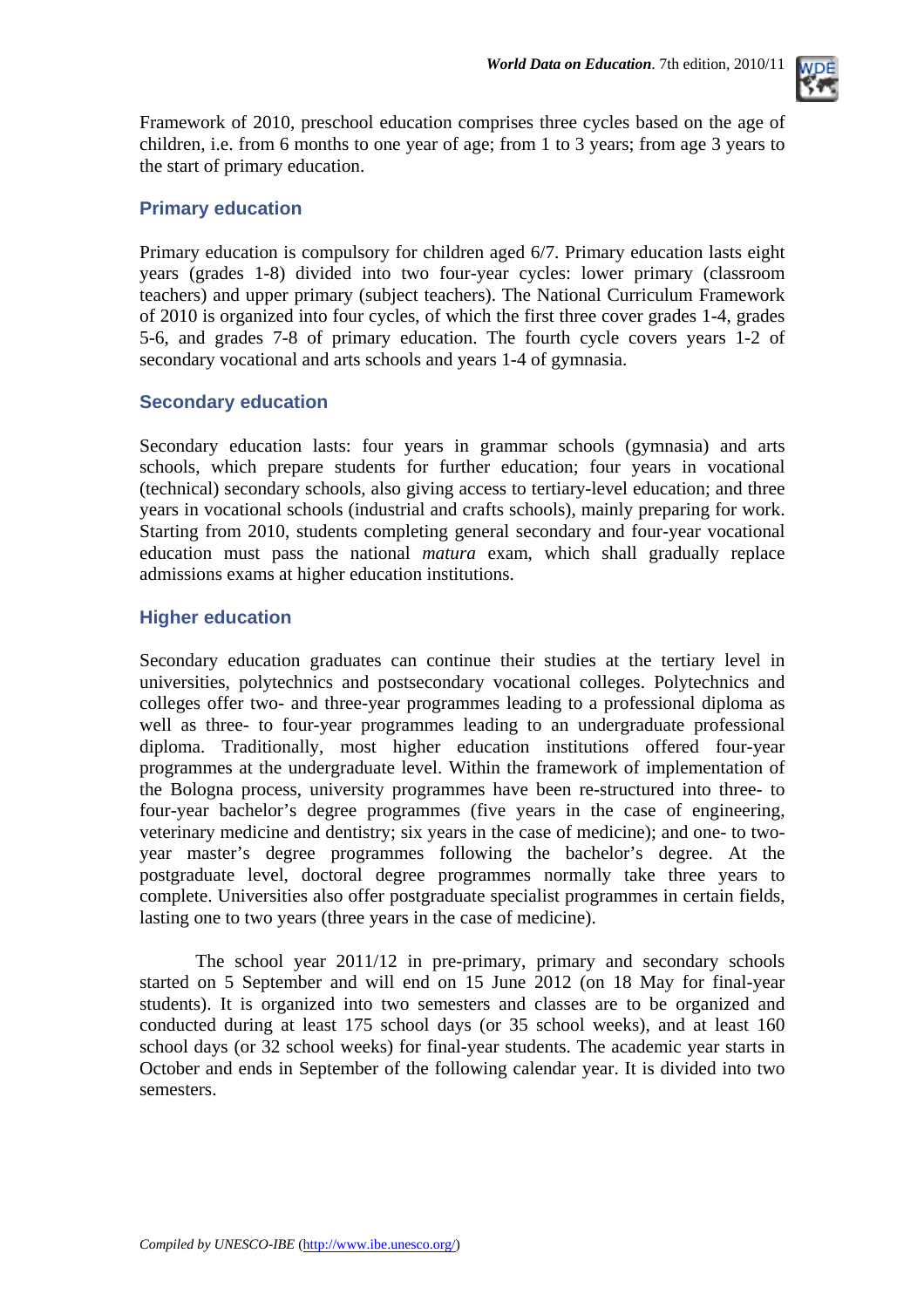# **The educational process**

The Ministry of Science, Education and Sports (MSES) prescribes the curricula and syllabi, which may be considered a centralized decision-making process. However, the process of drawing up curricula is only centralized in form. The prescribed curricula and syllabi provide only a framework and their implementation is completely decentralized.

The elements of the curricular structure are defined by the MSES, but schools and other educational institutions, especially in vocational training, may propose new subjects to replace existing ones, or propose the introduction of new programmes, which the educational authorities usually accept and approve. Teachers and other experts are statutorily required to draw up their own programmes and choose textbooks and other teaching aids. However, neither the school nor the teacher can influence the amount of time allotted to any particular subject and expressed in a specified number of hours. Professional teachers unions are becoming more influential at the national and local levels, and changing and modifying work methods and approach. The number of parents' associations is growing too, and they are using their influence to channel desired changes.

According to the *Strategy for the construction and development of the national curriculum for preschool education, general compulsory and secondary school education* (2007), the aims and objectives of curriculum change are to: synchronize the national curriculum with the needs and developmental goals of society and the developmental needs of the individual; synchronize the national curriculum with the most recent educational trends and improve it permanently; connect more efficiently the national curriculum with other components of the education system; and develop a national curriculum whose goals, implementation and impact are clear and transparent to its users. The national curriculum should include a common part, compulsory for all schools (core curriculum), and a specific part, defined at the school level (school curriculum). The core curriculum ensures equal conditions for all students at a national level. It defines the general goals, curriculum fields, goals and objectives for each educational cycle, mandatory subjects, integrated and cross-curricular thematic units, projected timetable for mandatory subjects, etc. The school curriculum is developed by schools to respond to specific needs of students and the local context, which in turn defines the school's individual profile. Schools can offer more in-depth study of some compulsory subjects included in the core curriculum or can expand the mandatory curriculum by providing additional subject contents. (MSES & CNC, 2007).

The preparation of the National Curriculum Framework (NCF) was set as one of the priorities of the national education policy, since this document enables the harmonization and integration of all elements of the system. The NCF is a fundamental document that determines all the essential elements of the education system, from preschool to the completion of the secondary education. The preparation of the NCF was preceded by a number of activities aimed at the improvement of the quality of education. In 2005 the Education Sector Development Plan 2005-2010 was adopted and in the same year the MSES started implementing a school reform project known as the Croatian National Education Standards (CNES), which marked the commencement of the qualitative changes in primary school programme contents. A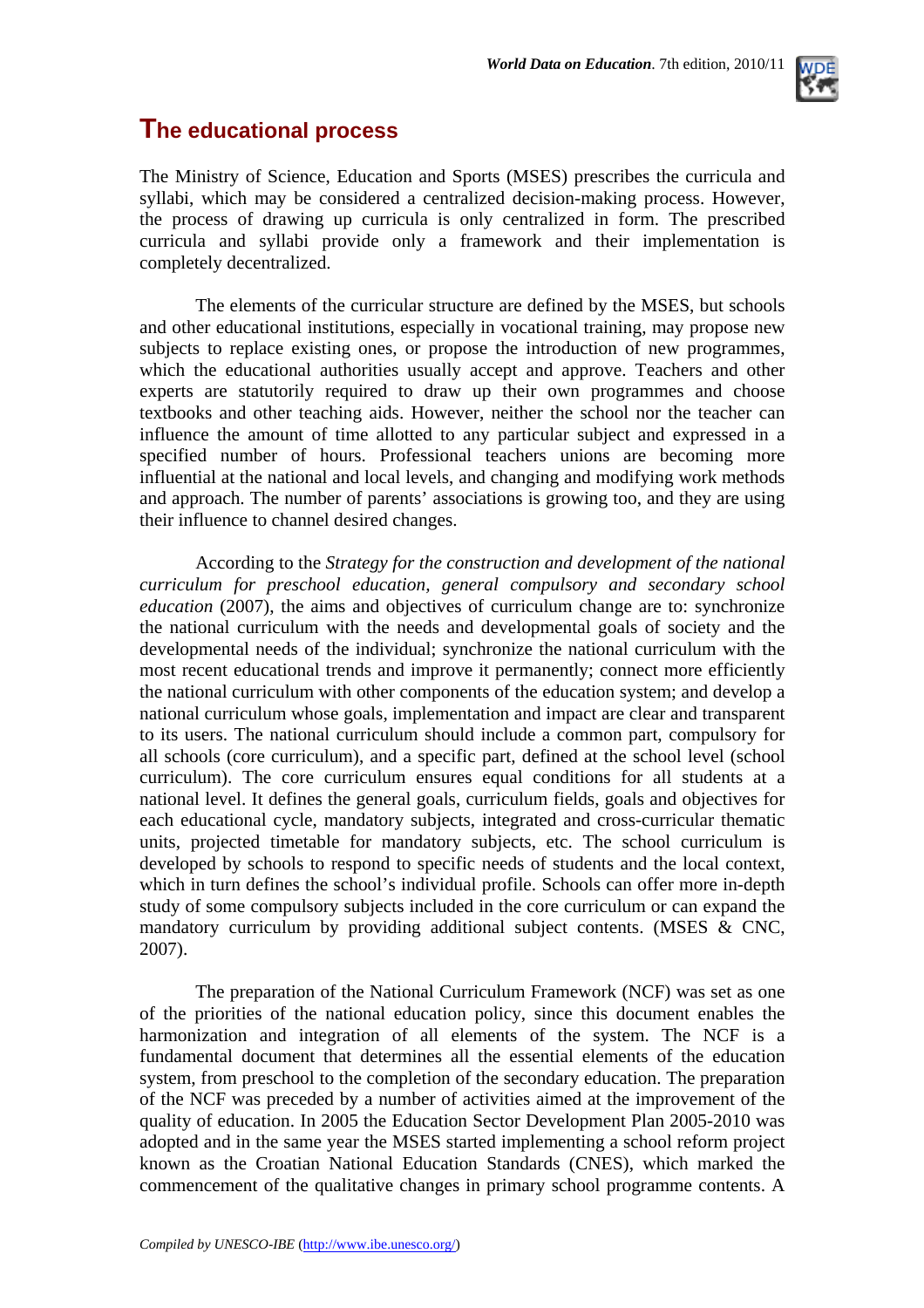

new primary school curriculum was introduced in 2006, and the strategy for the development of the national curriculum was delivered one year later. Within the NCF, curriculum is conceived as the aggregate of a child and student's growth, upbringing and education, a long-term, systematically devised, permanent, meaningfullyassembled, and harmonious organization of the educational process which is broader and deeper than course syllabi alone. (MSES, 2010).

The NCF constitutes the baseline for the preparation of syllabi, i.e., defining optimal workload for students, and building on educational area achievements to prepare subject-based curricula. The successful implementation of the national curriculum requires the preparation of systematic training programmes to enable teachers, educational staff and principals to apply the curriculum-based approach. The Framework will also be used for the preparation of textbooks and other teaching and educational aids. The key feature of the NCF is a transition to a system based on competences and student achievement (learning outcomes), unlike the previous one, which focuses on content. The development of national curricula that focus on student competences represents one of the main avenues of curriculum policy in European and other countries. To respond successfully to the challenges of the development of the knowledge-based society and the world market, the European Union has adopted eight key competences for lifelong learning, also adopted by Croatia. They are: communication in the mother tongue; communication in foreign languages; mathematical competence and basic competences in science and technology; digital competence; learning to learn; social and civic competences; sense of initiative taking and entrepreneurship; and cultural awareness and expression. Pursuant to the definition of the concept of key competences in the European competence framework, key competences are reflected in the expectations of student achievement, i.e., in clearly defined educational outcomes that represent the knowledge, skills, and attitudes that students are expected to acquire and be able to demonstrate upon the completion of a specific programme, educational cycle, or level of education.

The principles that constitute the value base for the preparation and implementation of the national curriculum are the following: high quality of education for all; equality of educational opportunities for all; compulsory quality of general education; horizontal and vertical mobility; inclusion of all students; scientific foundation; respect for human rights and the rights of the child; competence and professional ethics; democracy; independence of schools; pedagogical and school pluralism; European dimension of education; and interculturalism. The NCF adopts a student-centered approach, which means among others adapting educational and teaching forms, methods and work resources to the individual needs and capabilities of the students, in order to ensure successful educational performance of every individual, accepting different styles of learning, using various relevant sources of knowledge and teaching aids that encourage participation, observation, independent research, experimentation, discovery, deduction, curiosity and learning to learn. (*Ibid.*).

The NCF establishes four educational cycles for students to acquire key competences, i.e.; grades 1 to 4; grades 5 and 6; grades 7 and 8 (final year of primary education); and years 1 and 2 of secondary vocational and art schools (years 1 to 4 of gymnasia). The fourth cycle also pertains to the acquisition of the lowest level of vocational qualifications, which means that a student may acquire his/her first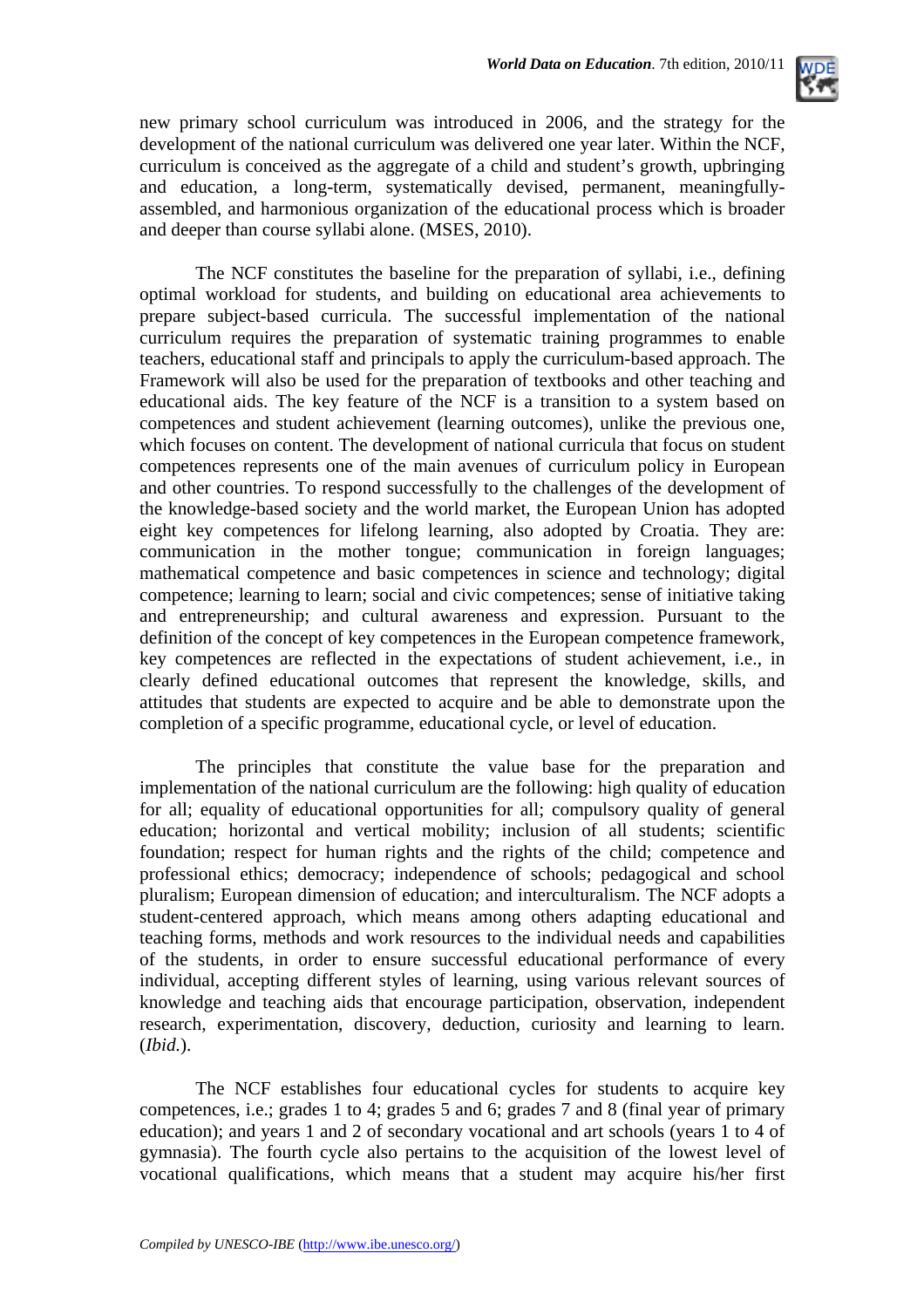

qualification at the age of 16. Educational cycles are primarily used to plan and prepare curricula and subject content, and are guided by the principles of interconnectivity, purposeful harmony, and clearly defined student workloads over the course of either a specific educational cycle or one school year in the core, differentiated, and school curricula. The structure of the NCF in primary and secondary schools consists of the core curriculum (common for all students), the differentiated curriculum (i.e. one or more optional subjects offered at the national and/or school level that are part of the compulsory educational standard for students), and the school curriculum (i.e. non-compulsory subjects, extra classes/additional instruction, remedial instruction, extracurricular activities, projects, excursions, and other options for students determined at the school level). The NCF addresses only the subject framework of specific learning areas. The subject structure of the national curriculum, i.e., the list of compulsory, optional, and non-compulsory subjects constituting the core, differentiated and school curricula, respectively, will be determined in the next phase of national curriculum development, immediately following the preparation of the educational plan, i.e., the optimal student workload. Curriculum planning also implies taking into consideration interdisciplinary themes. These are compulsory in all subjects, and all schools are obliged to implement them. Therefore it is important to take them into consideration over the course of programming the core and differentiated curricula. Schools are free to elaborate on proposed interdisciplinary themes, and to devise ways to implement them. The NCF provides for the implementation of the following interdisciplinary themes, content, and/or modules in primary and secondary schools: personal and social development; health, safety, and environmental protection; learning to learn; entrepreneurship; use of information and communication technologies (ICT); and civic education.

Interdisciplinarity represents a comprehensive (holistic) approach to the development of student abilities. This trend is reflected in an increasingly visible organization of curricula into broad learning areas that incorporate interdisciplinary themes. Introducing educational areas, i.e., related subject units connected by interdisciplinary themes, allows not only for the acquisition of new abilities in students, but also for better planning and drawing of conceptual connections between subjects. Learning areas and interdisciplinary themes also enable students to consider the problems that they encounter from the point of view of various disciplines or subjects. The NCF contemplates the following learning areas: language and communication; mathematics; science; technology and ICT; social sciences and humanities; the arts; and physical education and health. In the NCF, expectations of student achievement for each learning area are determined at the level of educational cycles rather than at the level of a specific grade. Subject curricula, i.e., course goals and expectations of student achievement, will be elaborated for each grade level. Determining expectations of student achievement at the level of learning areas and cycles facilitates the setting and reaching of goals in subject curricula from one grade to the next. It also enables a more rational organization and harmonization of subject matter in each curriculum area. Each learning area is accompanied by: a description of the area itself, which defines the area's purpose, importance, and contribution to the general goals, principles, and values of the NCF; a list of educational goals, which articulates that which is expected of students in each respective area; and a list of expectations of student achievement, i.e., expected education outcomes for each learning area and cycle. The subject structure of each learning area will be elaborated according to educational cycles and grade levels in separated documents. (*Ibid.*).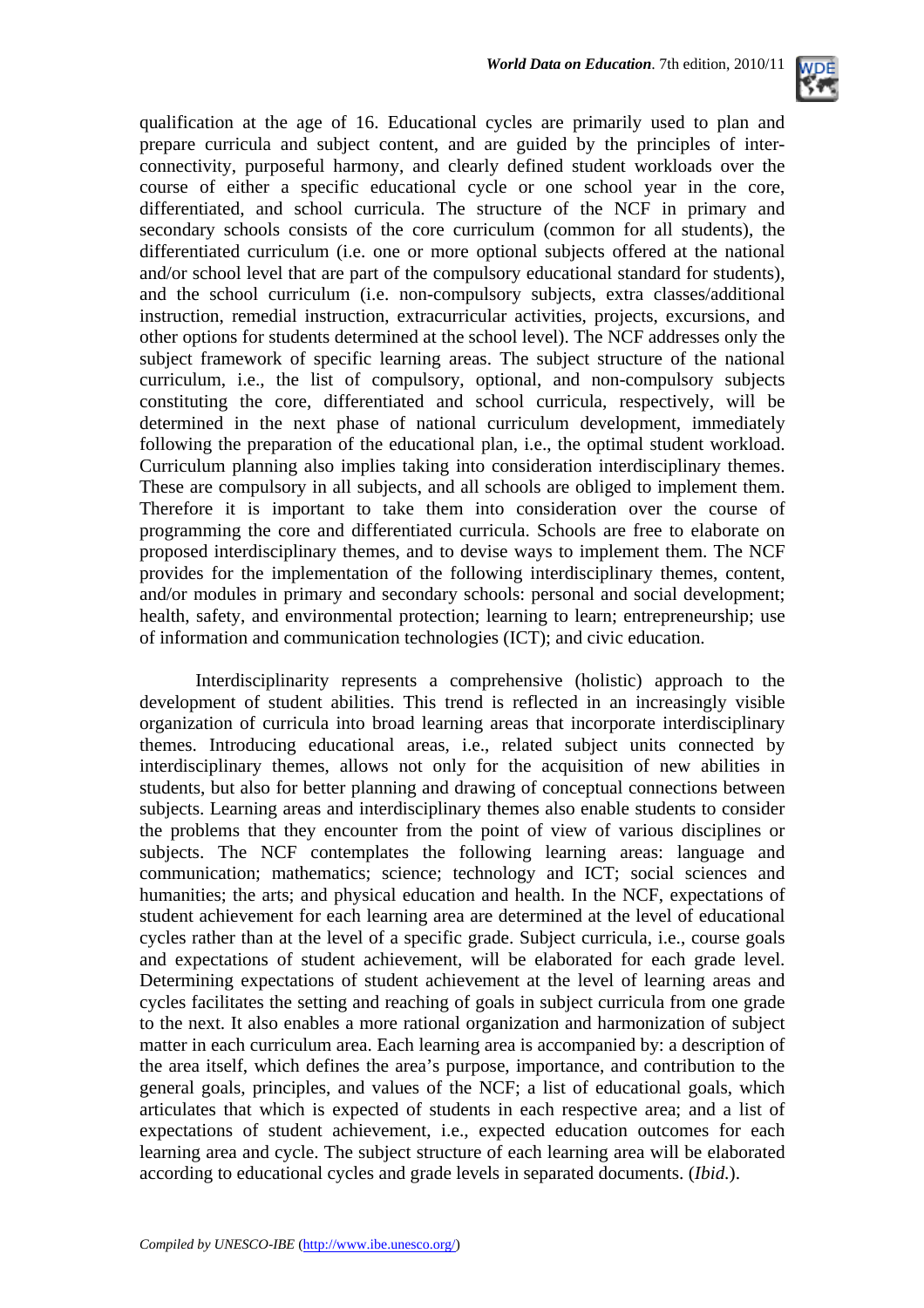

The NCF also aims at ensuring the education of children and students with special educational needs in accordance with their abilities and needs, and sets out conditions for including students who cannot regularly attend school. Educational institutions have to assume a range of roles to provide students with the necessary support both inside and outside the institution. In collaboration with the local community, schools shall develop a network of services and programmes catering to children and students with special educational needs and their families. Whenever possible, children and students with disabilities are to be included in the education system using appropriate measures of support in various scopes, depending on student's personal needs. These measures are prescribed in supporting legislation. It is particularly important to ensure the availability of adapted forms of teaching and other professional and support services and programmes. Students with disabilities who are included into regular classes in primary and secondary schools shall receive a comprehensive and student-oriented support from within the educational institution or/and from support services at the local and regional level. Professional teams in educational institutions, consisting of teachers and relevant specialists shall prepare individualized programmes, monitor their implementation and adjust them accordingly.

Within the NCF, the assessment and evaluation of student achievement is based on a comprehensive (holistic) approach, which requires the awareness and encouragement of students' general development. Educational institutions must provide systematic education of students, create positive and stimulating environment for their development in accordance with their affinities and aptitudes, and should systematically monitore their progress. This means that the intention is to identify and encourage development in the areas in which the student can experience success, whereas those activities that clearly cannot yield any satisfactory results are avoided. This is particularly true in the case of the general compulsory education, which should be based on the pedagogy of success for all. School assessment should contain a qualitative and quantitative appraisal of all student achievements and engagement, i.e.: students' verbal and written response; students' competences and abilities; the degree in which students use their abilities and students' engagement and activity in the classroom. In assessing students, teachers must pay special attention to students' motor and emotional development. Students' responsibility and readiness for collaboration, as well as their performance in interdisciplinary themes, should also be assessed. An important element in monitoring and assessing will also be students' capability and motivation with respect to lifelong learning. Continual monitoring and assessment of students' performance encourage students to acquire good study habits. School marks, irrespective of how they are expressed, have a triple role: that of recognition (diagnosis), prediction (prognosis) and encouragement (motivation). Formative assessment is a way to increase motivation and determine the quality and quantity of students' knowledge and other learning outcomes, as well as a way to monitor and guide students' progress, and evaluate the efficiency of teaching and students' learning strategies. When drawing up subject curricula or modules, or defining specific competences, it is important to set out expected student achievements with clear criteria set for each mark on the scale from 1 to 5 (2 being 'sufficient' and 5, 'excellent'). This approach to the preparation of subject curricula will be helpful to students and parents/guardians, and will allow students to have clear insight into their achievements. (*Ibid.*).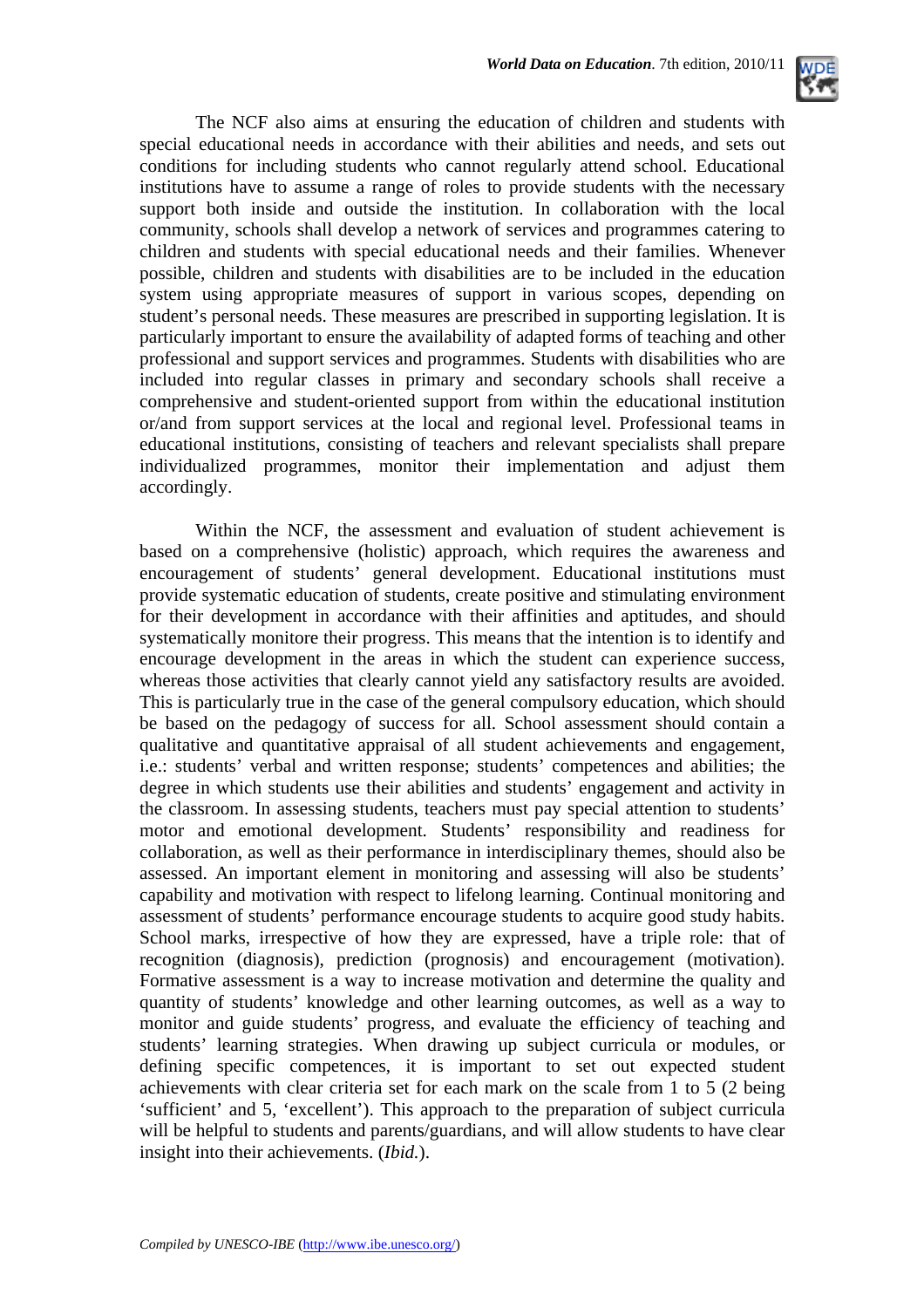

The National Standards for Preschool, Elementary and Secondary Education, adopted in 2008, regulate the following issues among others: the organization of educational programmes according to their purpose and duration; the number of children per groups; the number of teachers and other educational staff (pedagogues, psychologists, and special education experts); the material conditions and benchmarks for funding; nutrition, hygiene and children health care; kindergarten and school facilities and equipment; and didactic materials and teaching aids.

#### **Pre-primary education**

As mentioned, children can attend preschool education institutions as early as at the age of 1. Kindergartens normally cater to children between 3 and 6 years of age; the last year of preschool education is considered as a preparatory year before admission to primary school. Preschool education is not compulsory, and parents have to cover 30 to 40% of the costs for their children's accommodation.

According to the National Curriculum Framework (NCF) of 2010, preschool education comprises three cycles based on the age of children, i.e. from 6 months to one year of age; from 1 to 3 years; from age 3 years to the start of primary education. The NCF stipulates that the basic function of preschool education is to create conditions for the comprehensive and harmonious development of children's personalities, therefore contributing to the quality of their upbringing and, indirectly, to the quality of their family lives. The purpose of preschool education is to provide an environment that guarantees the development of abilities of every child, and ensure that all children receive equal opportunities. The aim of the preschool curriculum is to encourage personality development by boosting a positive and realistic self-image in the child, and encourage children to notice and accept differences and internalize basic moral values. The structure of the preschool curriculum is organized into three broad categories in which children acquire abilities: the image of oneself; me and the others (family, other children, the immediate social community, kindergarten, and the local community); and the world around me (the natural and the wider social environment, cultural heritage, and sustainable development). In each category the content that connects the pedagogical and psychological dimensions of the educational process is determined. Classroom conditions, content and activities ensure the stimulation of the overall physical, intellectual, psychological, emotional, moral, and spiritual development of the child. The curriculum also considers the following three key dimensions:

- Basic knowledge: learning and using the concepts according to which children understand themselves, their behaviour and choices, and their relationships with other people. Children are expected to absorb information, i.e. to build up the knowledge that enables them to communicate smoothly with peers and adults, and to respond to educational subject matter in a way that ensures adaptability to the immediate environment and to future challenges such as the start of formal education.
- Skills and abilities: the acquisition and development of the skills of learning, connecting themes, thinking logically, making arguments, reasoning deductively and solving problems; the ability to revisit one's own ideas and notions about children/childhood, and to present in a well-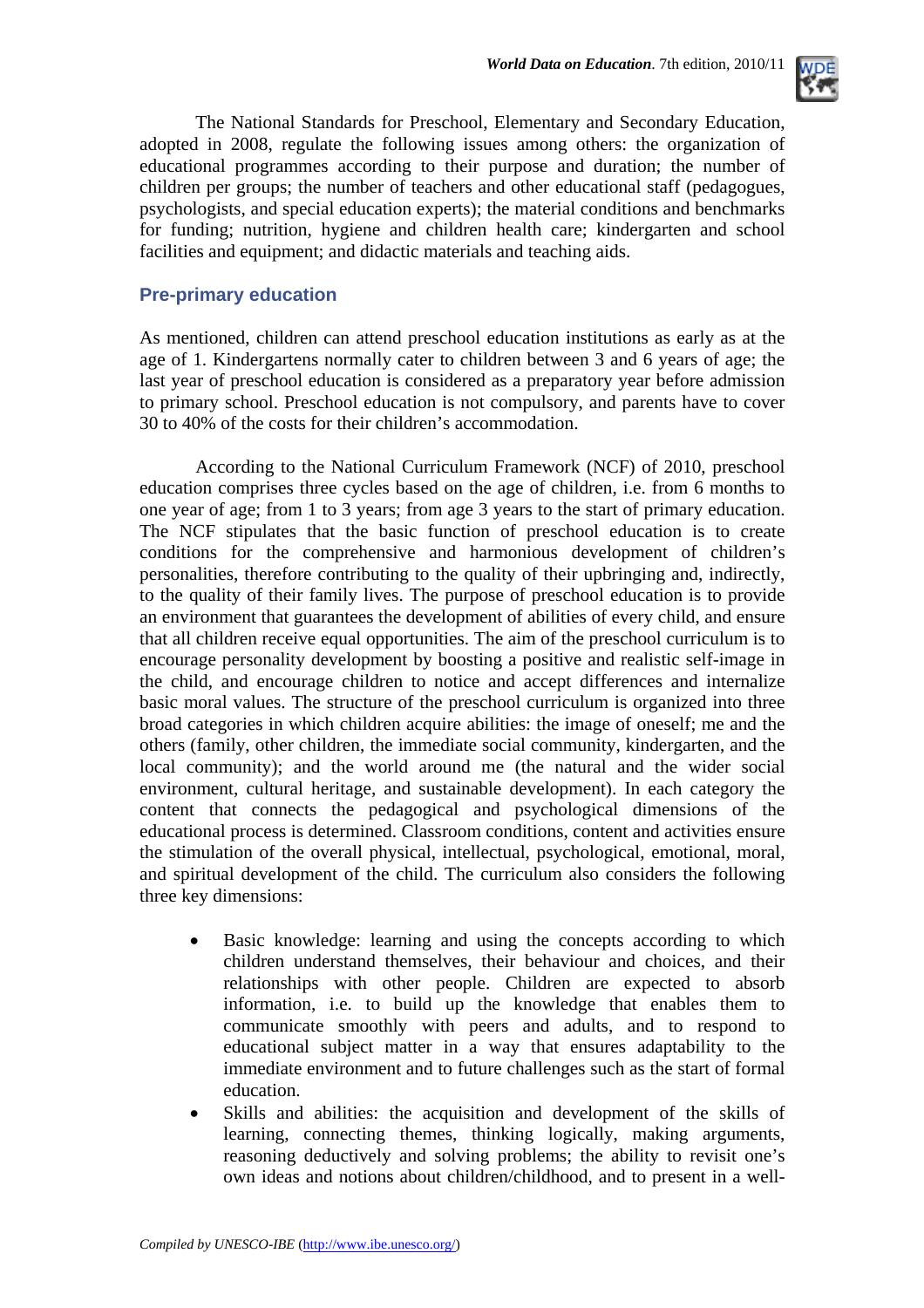

argued manner one's own way of thinking; the ability to identify various methods of learning, and to explain their diverse application; the ability to establish, develop, and maintain good relationships with other children and adults through participation, negotiation and conflict resolution; understanding and observing differences between people; the ability of the child to engage in joint (concerted) activities with other children and adults; the ability to behave responsibly towards oneself, others and the environment; ethics, solidarity, trust, and tolerance in communicating with others; the ability to adjust to new, changeable circumstances (i.e., resilience and adaptability); creativity; the ability to reflect on and assess one's own work and achievements; innovation and entrepreneurial abilities.

• Values and attitudes: acceptance, nurturing, and developing family, community, and social values. (MSES, 2010).

Since 1990 the percentage of children in preschool education has been growing. Preschool institutions are managed and funded by local self-governments. They are wide open to market conditions and their programmes already have the features of a curriculum, incorporating the most up-to-date educational approach, also making use of foreign alternative experiences (Waldorf, Montessori etc.), which meets with the approval of users and the support of the educational authorities. Preschool programmes can be implemented in schools, in library playrooms, and in other social, cultural, and sport institutions and organizations.

Since May 2007 all kindergartens and other legal persons implementing preschool education programmes have been obliged to introduce into their annual plans and programmes measures of safety, protection and prevention activities and create protocols for acting in any possible crisis situation for the children's safety in accordance with the national programmes. The national standards for preschool education came into force in June 2008 and all new kindergartens and new programmes are being coordinated within the framework of these provisions.

The overall coverage of preschool age children in regular programmes (fiveand ten-hour programmes) in the year 2009/10 amounted to 58%. The coverage of children in shorter programmes was about 28%. In the year before enrolment into school, 99.6% of children were included in preschool education programmes, both in regular kindergarten programmes and preschool programmes. The MSES reports that in 2009/10 there were 673 kindergartens, of which 435 run by local governments and 238 by private entities. The total enrolment was 151,514 children, mainly (80.6%) in institutions maintained by local governments. The total number of staff was 16,133, including 10,021 education staff and 6,112 other staff. (Website of MSES, November 2011).

 The Croatian Bureau of Statistics reports that in 2009/2010 there were 1,444 kindergartens and other legal entities providing preschool education (children from 3 years to school age). The total enrolment was 121,433 children (of whom 58,474 were girls) and the total number of teachers was 9,699 (of whom 9,623 were women). (CBS, 2010).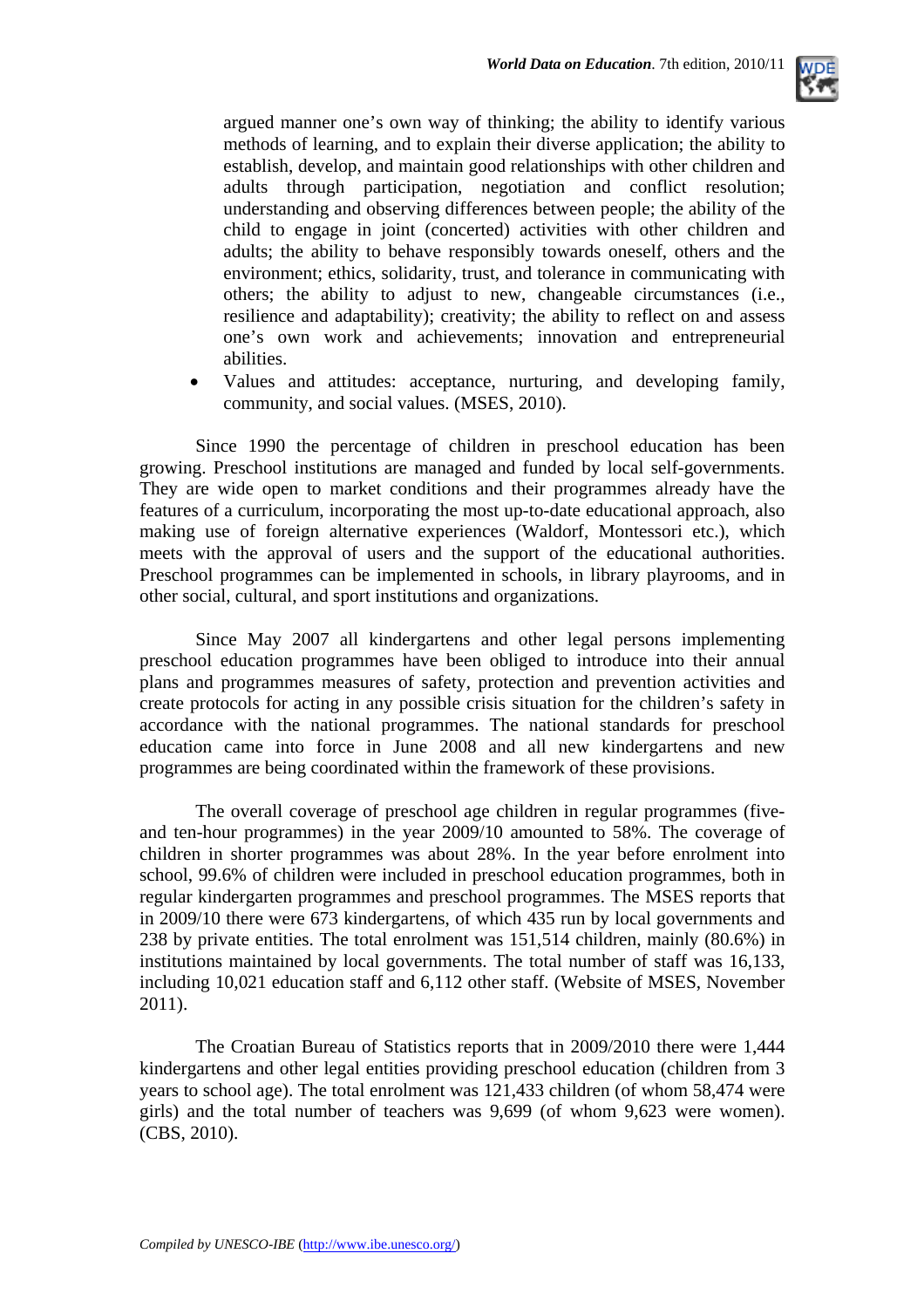

### **Primary education**

As mentioned, primary education is compulsory for children aged 6/7. Primary (basic) education lasts eight years (grades 1-8), divided into two four-year cycles: lower primary (classroom teachers) and upper primary (subject teachers). The National Curriculum Framework (NCF) of 2010 is organized into four cycles, of which the first three cover grades 1-4, grades 5-6, and grades 7-8 of primary education.

In accordance with the national curriculum, the expected student achievements (outcomes) upon completion of general compulsory education are the following:

- developed communication competences (in mother tongue and foreign languages);
- developed mathematical competences (conceptual knowledge and use of mathematics in problem solving, including problems in various life situations);
- developed computer literacy (be familiar with and use IT and communication technology);
- awareness and understanding of natural phenomena and a developed reasoning in nature sciences;
- developed critical thinking and problem solving capabilities;
- developed creative capabilities;
- self-organized studying competence;
- developed social competences;
- knowledge of human and children's rights and competence to respect and carry them through;
- developed basic knowledge and positive attitude towards artistic creation and expression;
- developed basic knowledge and positive attitude towards one's own culture and other cultures;
- developed consciousness of one's own health and the health of others;
- developed consciousness of the need for nature and environment preservation;
- developed practical and working skills for everyday life;
- developed entrepreneurial competence;
- developed competence for decision-making regarding personal professional development;
- developed self-confidence, self-respect and own capabilities awareness. (MSES & CNC, 2007).

Optional subjects, supplementary and additional contents of teaching are established by the school, according to the interests and needs of pupils and according to material and personnel resources. A school can determine the contents of optional subjects, which must be approved by the Ministry of Science, Education and Sports (MSES). The weekly lesson timetable applied in 1997 is presented in the table below: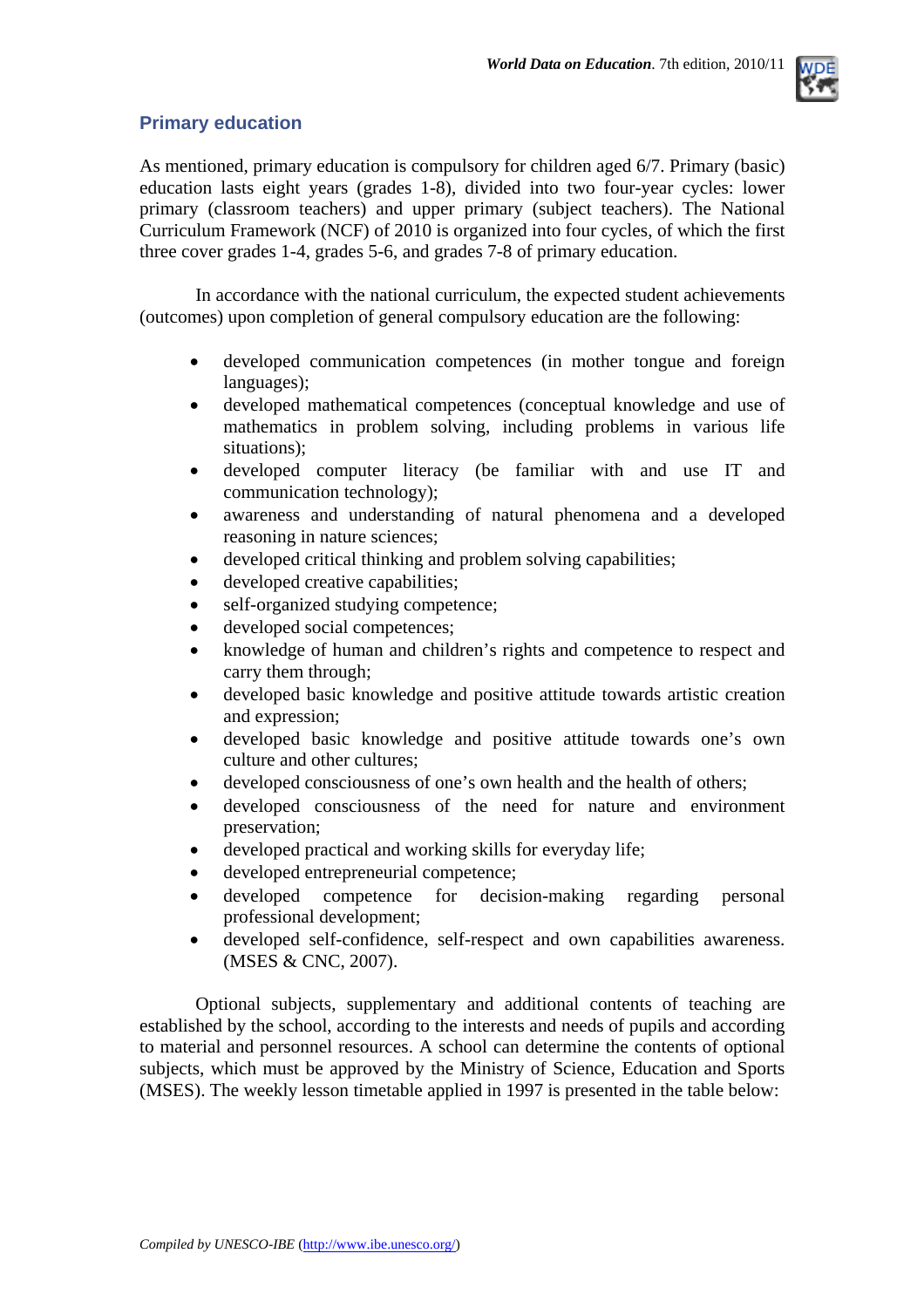

|                                        | Number of weekly periods in each grade |                |         |                |                |                |                |                |  |
|----------------------------------------|----------------------------------------|----------------|---------|----------------|----------------|----------------|----------------|----------------|--|
| Subject                                | First cycle                            |                |         |                | Second cycle   |                |                |                |  |
|                                        | I                                      | $\mathbf{I}$   | Ш       | IV             | V              | VI             | VII            | VIII           |  |
|                                        |                                        |                |         |                |                |                |                |                |  |
| Compulsory subjects:                   |                                        |                |         |                |                |                |                |                |  |
| Croatian language                      | б                                      | б              | б       | б              | 5              | 4              | 4              | 4              |  |
| Fine arts                              | 1                                      | 1              | 1       | 1              |                | 2              | 1              |                |  |
| Music                                  |                                        | 1              | 1       | 1              |                | 2              |                | $\,1$          |  |
| Foreign language                       |                                        |                |         | 2              | 3              | 3              | 3              | 3              |  |
| Mathematics                            | 5                                      | 5              | 5       | 5              | 4              | 4              | 4              | 4              |  |
| Nature                                 |                                        |                |         |                | 1.5            | 2              |                |                |  |
| Biology                                |                                        |                |         |                |                |                | 2              | $\overline{a}$ |  |
| Chemistry                              |                                        |                |         |                |                |                | 2              | $\frac{2}{2}$  |  |
| Physics                                |                                        |                |         |                |                |                | $\overline{2}$ |                |  |
| Nature and society                     | $\overline{2}$                         | $\overline{2}$ | 3       | 3              |                |                |                |                |  |
| History                                |                                        |                |         |                | $\overline{2}$ | 2              | 2              | $\frac{1}{2}$  |  |
| Geography                              |                                        |                |         |                | 1.5            | $\overline{2}$ | $\overline{2}$ |                |  |
| Technical culture                      |                                        |                |         |                | 1              | 2              | 1              | $\,1$          |  |
| Physical education                     | 3                                      | 3              | 3       | $\overline{2}$ | $\overline{2}$ | $\overline{2}$ | $\overline{2}$ | $\overline{2}$ |  |
|                                        |                                        |                |         |                |                |                |                |                |  |
| Sub-total                              | 18                                     | 18             | 19      | $20\,$         | 22             | 25             | 26             | 26             |  |
| Optional subjects                      | 2                                      | 2              | 2       | 2              | 2              | 2              | 2              | 2              |  |
| Out-of-school activities               | 1                                      | 1              | 1       | 1              | $\overline{2}$ | $\overline{2}$ | 1              | 1              |  |
| Supplementary/additional               | $1+1$                                  | $1 + 1$        | $1 + 1$ | $1 + 1$        | $1 + 1$        | $1 + 1$        | $1 + 1$        | $1 + 1$        |  |
| lessons                                |                                        |                |         |                |                |                |                |                |  |
|                                        |                                        |                |         |                |                |                |                |                |  |
| Total weekly periods (max.)            | 22                                     | 22             | 23      | 24             | 27             | 30             | 30             | 30             |  |
| Each teaching period lasts 45 minutes. |                                        |                |         |                |                |                |                |                |  |

#### Primary education: weekly lesson timetable (1997)

As mentioned, for primary and secondary education the 2010 NCF contemplates the following learning areas: language and communication; mathematics; science; technology and ICT; social sciences and humanities; the arts; and physical education and health. Furthermore, the NCF provides for the implementation of the following interdisciplinary themes, content, and/or modules in primary and secondary schools: personal and social development; health, safety, and environmental protection; learning to learn; entrepreneurship; use of information and communication technologies (ICT); and civic education. The subject structure of each learning area will be elaborated according to educational cycles and grade levels in separated documents.

Currently, pupils' knowledge and skills can be tested in different ways. The most common forms are written and oral examinations, essay writing, taskperforming, experimental work, tests, permanent assessment of pupils' progress in periods devoted to revision, synthesis, etc. of the acquired contents. Primary schools generally apply permanent (daily) assessment and encouragement of pupils' progress. Basic personal data, grades for acquired knowledge and skills in each subject and other important facts about achievement are recorded in pupil's books. Students enrolled in higher grades of primary schools are awarded certificates at the end of each school year.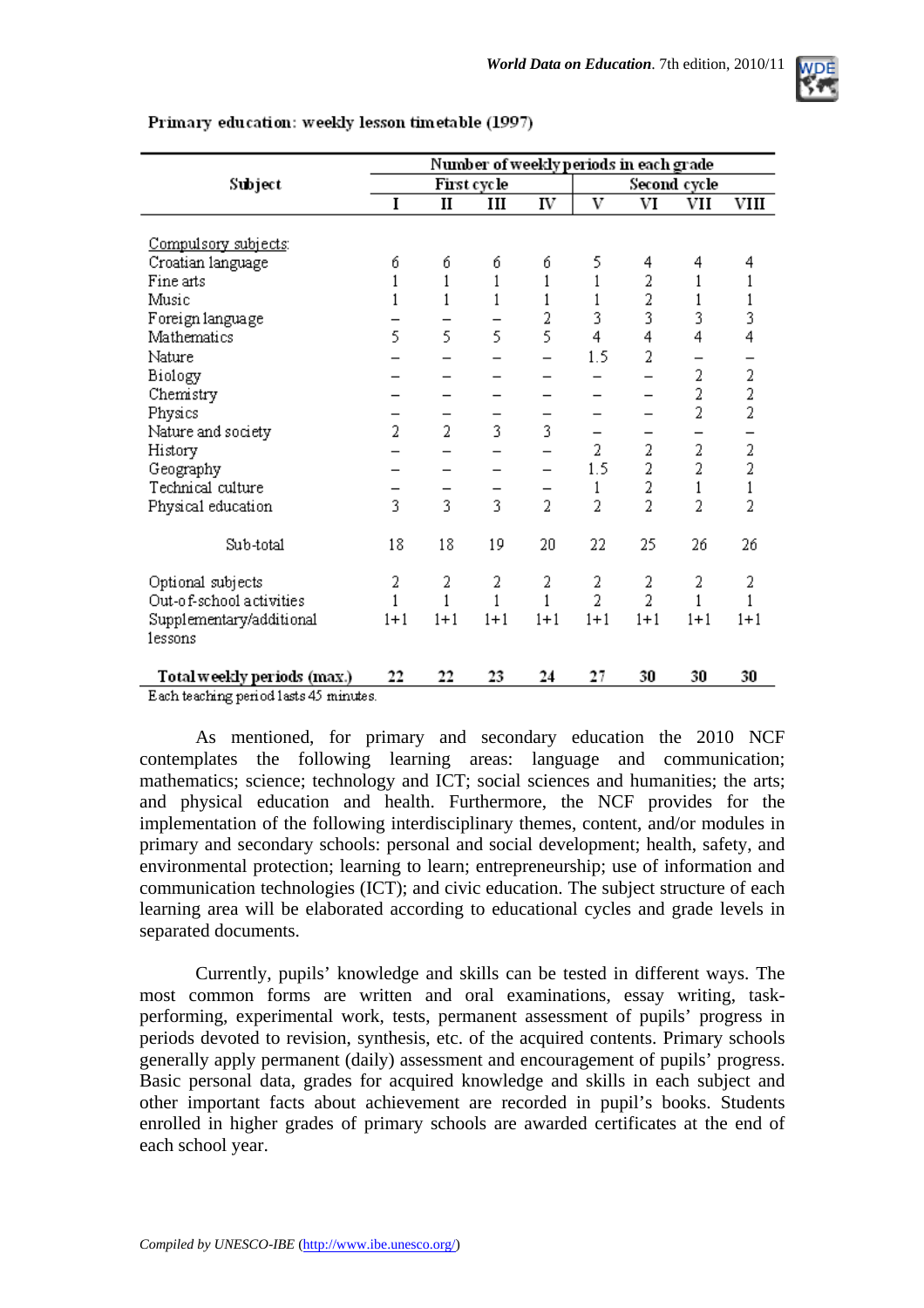

The Croatian Bureau of Statistics reports that in 2009/2010 there were 2,131 basic schools with a total enrolment of 361,052 students (of whom 175,528 were girls). The total number of teachers was 32,083 (of whom 25,973 were women). At the end of 2008/09, the total number of teachers was 30,980, of whom 24,888 were full-time teachers. In addition, at the end of 2008/09 there were 57 schools and 333 class units and educational groups attended by children and youth with special educational needs. The total enrolment was 2,115 students (of whom 800 were girls) and the number of teachers was 846, of whom 725 were women and 759 were fulltime teachers. Furthermore, there were 84 music and ballet schools (grades 5-8) with 14,501 students enrolled (of whom 9,013 were girls) and 1,336 full-time students. (CBS, 2010).

### **Secondary education**

(Upper) secondary education is offered in grammar schools (general education or specialized gymnasia, four-year programmes), arts schools (four-year programmes), vocational (technical) secondary schools (four-year programmes), and industrial, trade and other schools (one- to three-year programmes preparing for work). Most of the students enrol in vocational education programmes. Starting from 2010, students completing general secondary and four-year vocational education must pass the national *matura* exam, which shall gradually replace admissions exams at higher education institutions.

In accordance with the national curriculum, the expected student achievements (outcomes) upon completion of secondary education are the following:

- developed language and communication, mathematical, scientific and social competences;
- acquired ICT, technical and technological competences:
- acquired professional competences, considering professional qualification, and understanding the meaning of work for an individual and for the community;
- developed entrepreneurial competences:
- personal and social responsibility and independence/autonomy;
- developed consciousness towards personal health and the health of others;
- developed social and intercultural competences;
- developed sense of national cultural heritage preservation and national culture cultivation;
- developed ecological consciousness;
- familiarity with, respect for and appliance of human rights;
- capacity to recognize and solve problems within and outside one's community;
- capacity for self-organized study;
- capacity to face changes, find solutions and opportunity for oneself and for others;
- capacity to accept and practice lifelong learning. (MSES & CNC, 2007).

Secondary education is becoming increasingly required although it is not yet compulsory. Due to the economic situation, the National Programme of Measures for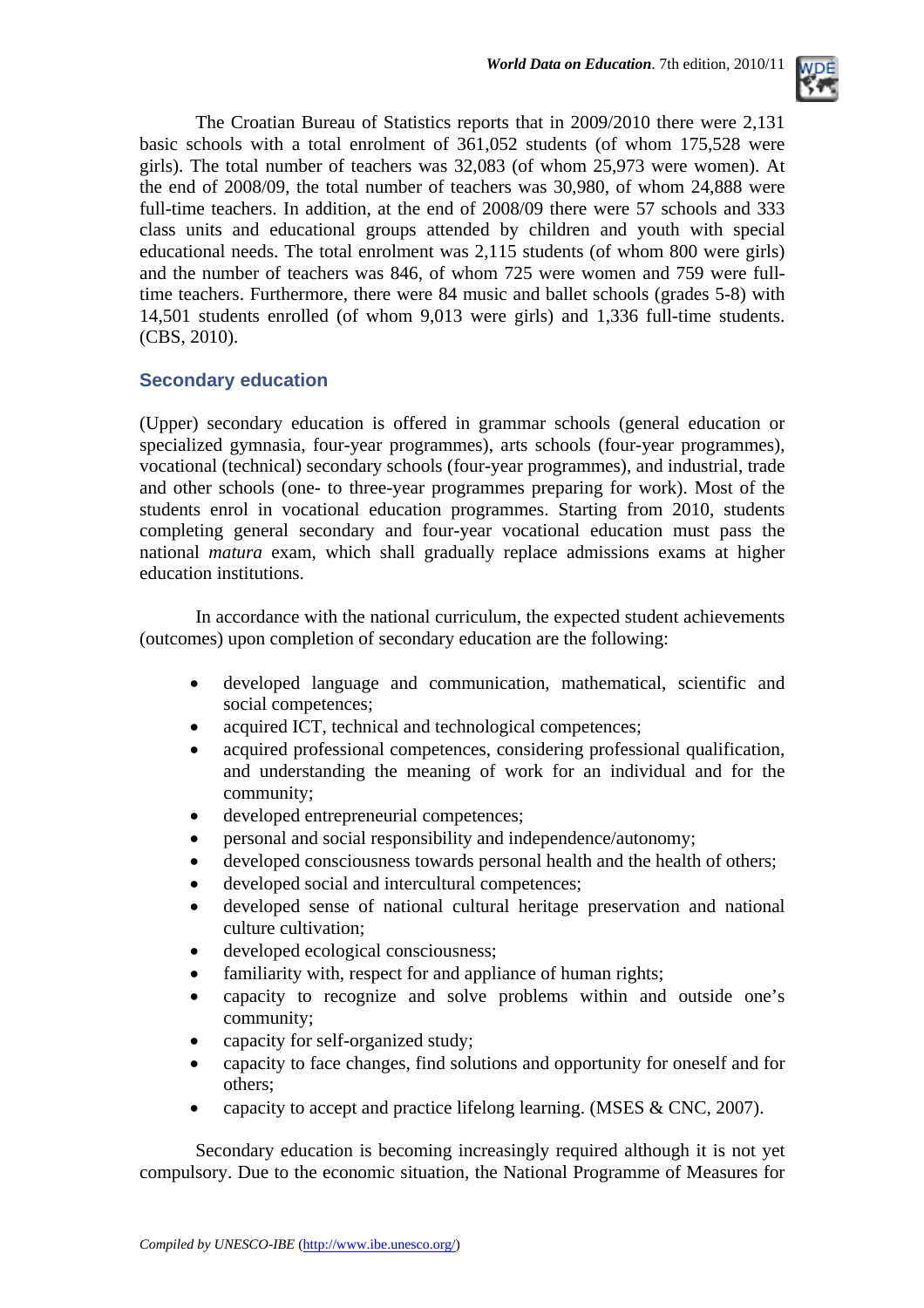

the Introduction of Compulsory Secondary Education launched in 2007 has been temporarily suspended. The various types of secondary schools have different curricula. At gymnasia the objective is to provide knowledge and skills for enrolment in any type of higher education establishment. The curricular common core for all four types of gymnasia (general, language, science and mathematics, classical studies) is the same. The differences lie primarily in the scope and depth of subject contents and in the number of teaching periods allocated to some subjects.

The grammar school is a traditional institution whose curriculum and time schedule are set down by the Ministry of Science, Education and Sports (MSES). Grammar schools fall into several types, which is reflected in the number of periods per week devoted to particular subject groups. The weekly lesson timetable of gymnasia applied in 1997 is presented in the table below:

|                      | Number of weekly periods in each form |                |                |                |                          |              |     |                |
|----------------------|---------------------------------------|----------------|----------------|----------------|--------------------------|--------------|-----|----------------|
| Subject              | General                               |                |                |                | Maths & Natural sciences |              |     |                |
|                      | I                                     | $\mathbf{I}$   | III            | IV             | I                        | $\mathbf{I}$ | III | IV             |
|                      |                                       |                |                |                |                          |              |     |                |
| Compulsory subjects: |                                       |                |                |                |                          |              |     |                |
| Croatian language    | 4                                     | 4              | 4              | 4              | 4                        | 4            | 4   | 4              |
| Foreign language I   | 3                                     | 3              | 3              | 3              | 3                        | 3            | 3   | 3              |
| Foreign language II  | 2                                     | 2              | $\overline{2}$ | 2              | 2                        | 2            | 2   | $\overline{2}$ |
| Latin                | 2                                     | 2              |                |                | 2                        | 2            |     |                |
| Music                |                                       |                |                | 1              |                          |              |     |                |
| Fine arts            |                                       |                |                |                |                          |              |     |                |
| Psychology           |                                       |                |                |                |                          |              | 1   |                |
| Logic                |                                       |                |                |                |                          |              |     |                |
| Philosophy           |                                       |                |                | 2              |                          |              |     | 2              |
| Sociology            |                                       |                | 2              |                |                          |              | 2   |                |
| History              | 2                                     | 2              | 2              | 3              | 2                        | 2            | 2   | 2              |
| Geography            | 2                                     | 2              | 2              | 2              | 2                        | 2            | 2   |                |
| Mathematics          | 4                                     | 4              | 3              | 3              | 4                        | 4            | 5   | $\frac{2}{5}$  |
| Physics              | 2                                     | 2              | 2              | 2              | 3                        | 3            | 3   |                |
| Chemistry            | 2                                     | 2              | 2              | 2              | 2                        | 2            | 2   | $\overline{2}$ |
| Biology              | 2                                     | $\overline{2}$ | $\overline{2}$ | $\overline{2}$ | 2                        | 2            | 2   | $\overline{a}$ |
| Informatics          | 2                                     |                |                |                | 2                        | 2            | 2   | $\overline{2}$ |
| Politics and economy |                                       |                |                |                |                          |              |     |                |
| Physical education   | 2                                     | 2              | 2              | 2              | 2                        | 2            | 2   |                |
| Ethics/Religion      |                                       | $1\,$          | 1              |                |                          |              | 1   |                |
| Optional subjects    |                                       | 2              | $\overline{2}$ | 2              |                          |              |     |                |
|                      |                                       |                |                |                |                          |              |     |                |
| Total weekly periods | 32                                    | 33             | 33             | 33             | 33                       | 33           | 34  | 33             |

#### Secondary education (gymnasium): weekly lesson timetable (1997)

(Each teaching period lasts 45 minutes).

In technical and four-year vocational schools, common core subjects, science and mathematics-based subjects, computer science and technical contents for some secondary school categories cover about 50% of the curriculum, while 50% of the teaching disciplines belong to specific vocations and vary depending on the type of school. In three-year trade, industrial and similar schools, common core subjects make up 30 to 40% of the curricula, while the part devoted to skills and crafts takes from 60 to 70% of the curriculum and is different in the various craft schools.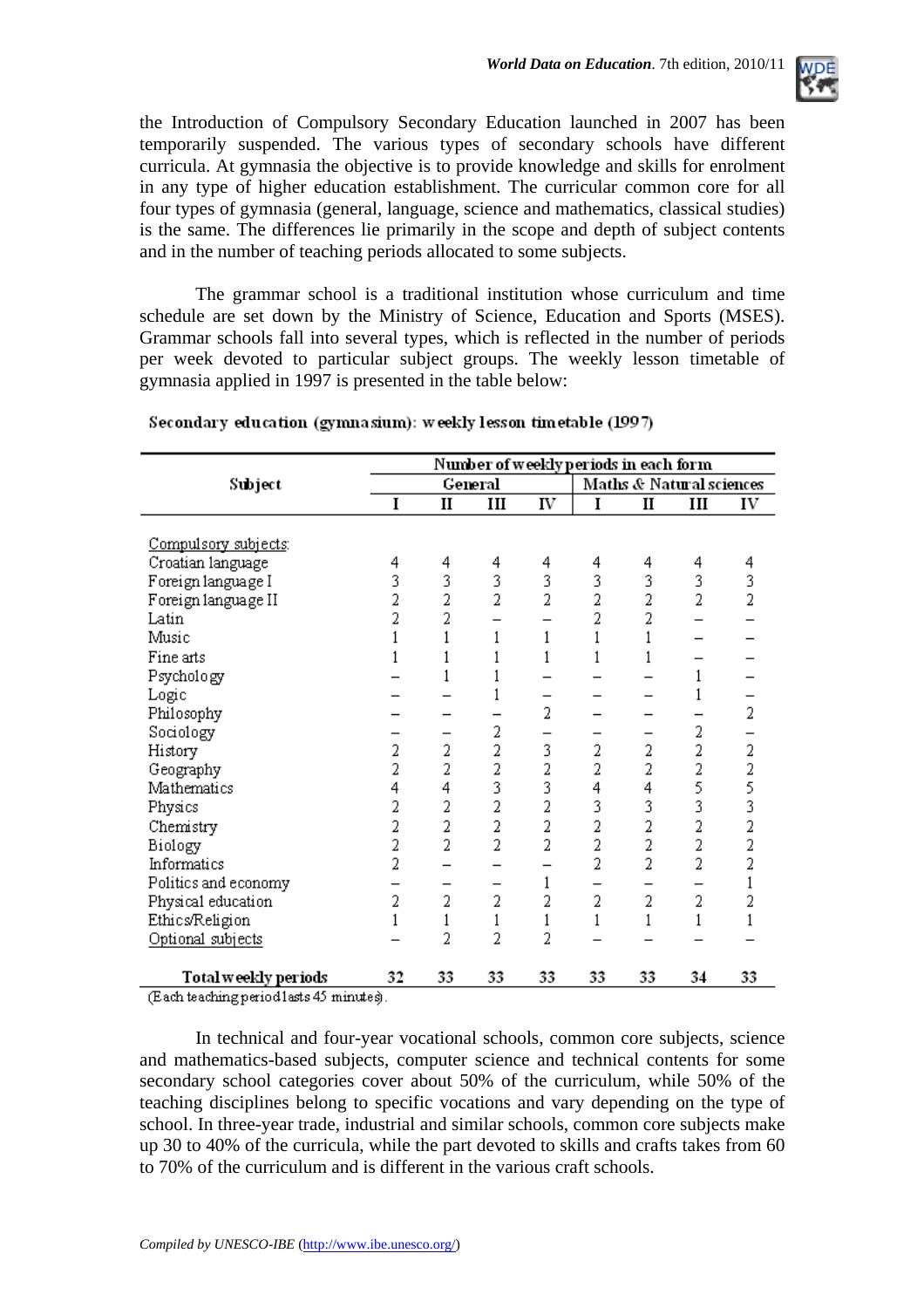

Secondary school students receive certificates at the end of each school year. The form and the contents of the certifications given by state schools are established at the national level and include students' personal data, the type of programme they have completed, the marks they were given in each subject and their general passing mark. At the end of secondary education students sit the school-leaving matriculation or final exam (national *matura* examination starting from 2010). Grammar-school pupils pass matriculation exams, secondary vocational school pupils pass final exams. After passing the matriculation exam pupils have gained a secondary education; after passing the final exam they have gained secondary vocational qualification.

In secondary schools, where principles of selection according to the students' abilities and learning results predominate, the drop-out rate is about 15%. Around 5% of students repeat the same form again. Upon completion of secondary school, 44% of students continue their education at higher education institutions (88% of all students who completed gymnasia, technical or similar four-year schools). (Data refer to 2001).

The Croatian Bureau of Statistics reports that at the end of 2008/09 there were 679 secondary schools, including: 174 gymnasia (grammar schools), 259 technical/vocational schools, 199 industrial and crafts schools, and 47 art schools. There were 57,776 students enrolled in gymnasia (of whom 31,888 were girls), 82,398 students in technical/vocational schools (of whom 40,173 were girls), 39,668 students in industrial and crafts schools (13,944 girls), and 4,957 students in art schools (3,467 girls), for a total enrolment of 177,799 students at the (upper) secondary level. The total number of teachers was 23,092 (of whom 15,036 were women and 11,588 were full-time teachers). In addition, there were 35 schools and 189 class units and educational groups attended by students with special educational needs. The total enrolment was 1,445 students (of whom 594 were girls) and the number of teachers was 440, of whom 278 were women and 206 were full-time teachers. At the end of 2008/09 the total number of graduates was 44,877, of whom 12,726 students from grammar schools and 31,286 from vocational and other schools (CBS, 2010).

### **Assessing learning achievement nationwide**

In 2006, Croatia participated for the first time in the OECD Program for International Student Assessment (PISA). Concerning the standardized test in mathematics, Croatia ranked 36 out of 57 countries.

## **Teaching staff**

Teachers are trained in higher education institutions. Traditionally, educators in preschool establishments are graduates of two-year (four semesters) programmes. Primary school teachers (classroom teachers, grades 1 to 4) were graduates of twoyear programmes until 1992, when a four-year programme was introduced. Primary school subject teachers (grades 5 to 8) and secondary school teachers have to complete a four-year programme. They study not only the subject matters they have chosen, but receive additional training in pedagogy, psychology and methodology.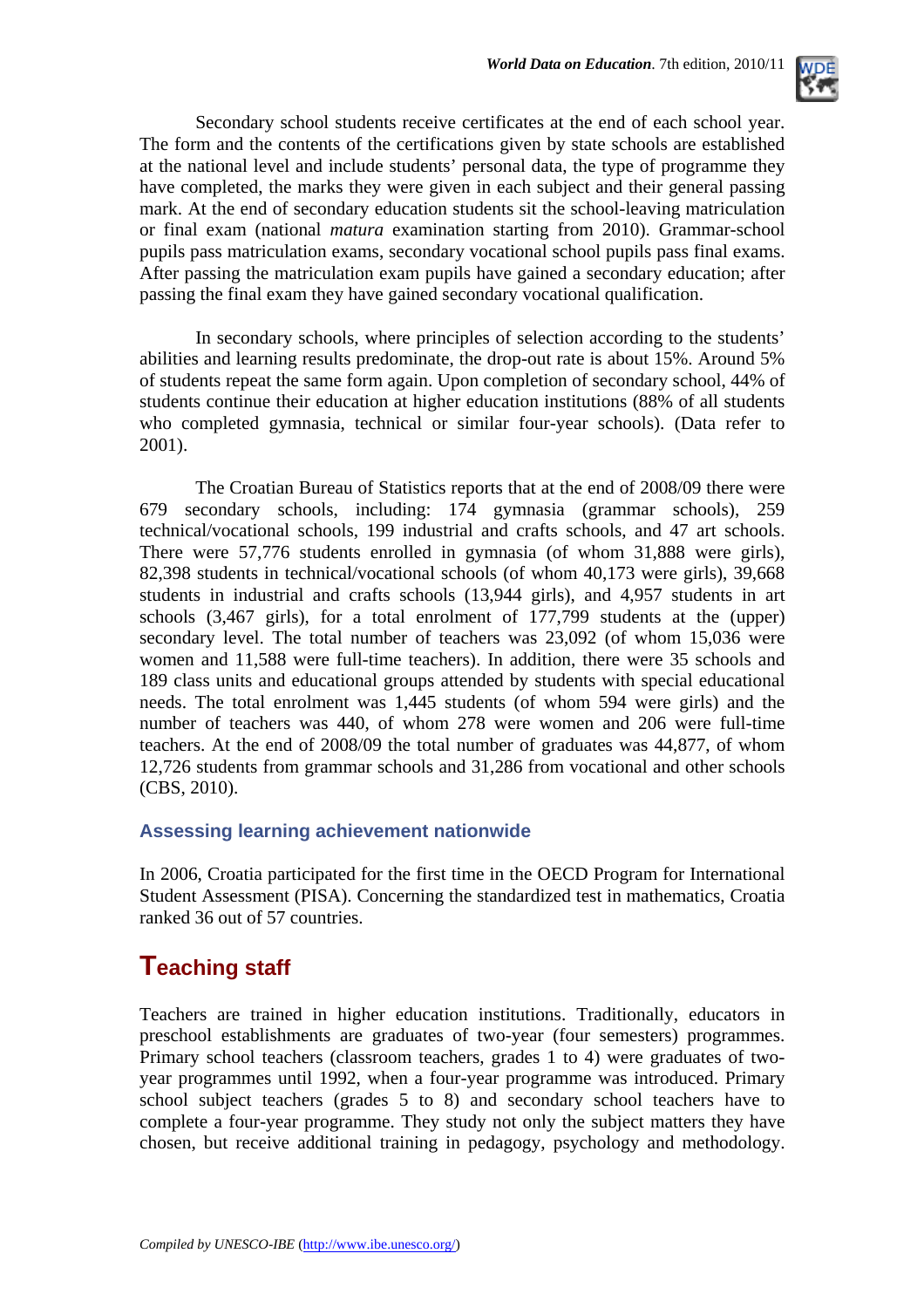

Secondary vocational school teachers must hold a higher education degree (usually a bachelor's of science).

 Starting from 2005/06 and in the framework of implementation of the Bologna process, pre-service training programmes for preschool teachers are being transformed into three-year programmes leading to the award of a bachelor's degree. The new curriculum emphasizes children-centered approaches and project work. Preservice training programmes for classroom teachers are to become programmes lasting five years, or four years plus an additional year of study. There is emphasis on the research component and partnerships between universities and schools for teaching practice are envisaged. The five-year programme consists of a total of 3,522 hours of study, including 252 hours (or 7%) of teaching practice in schools; 30% of time is devoted to academic disciplines, 23% to subject methodology, 18% to educational sciences, and 22% to optional courses. Pre-service programmes for subject teachers are being replaced by a 3+2 scheme, i.e. three-year courses at the undergraduate and two-year courses at the graduate level. (Pavin, 2006).

Prospective teachers who have completed their studies and possess the required qualifications, must spend one year practicing in school supervised by a teacher-mentor; at the end of the one-year period, if the evaluation is positive they become certified teachers. Teachers are trained in nine teachers colleges (of which seven within universities) and in some 14 teachers' faculties. In 2004, there were 4,038 students enrolled in colleges and 15,647 students enrolled in faculties. (Pavin, 2006).

Primary and secondary schools are gradually being equipped with computers, and every year a certain number of schools are provided with either informatics classrooms (sixteen computers) or smaller sets. In primary school, work with computers gives the pupils the basic computer literacy. In secondary school, the work connected to computers depends on the professional profile of pupils. Teachers are trained in various seminars organized by the Ministry of Science, Education and Sports (MSES) and professional organizations for computer science education. Some teachers take part in research projects led by faculties or other scientific institutions, while many of them occasionally participate in applied research organized by the Ministry.

In-service training of teachers is organized by the MSES, very often together with faculties and various professional organizations. The most common forms of inservice training are seminars and consultative meetings. In seminars, teachers are usually informed about innovations in school and about teaching methods that are to be introduced. Consultative meetings are organized in order to discuss some problems stemming from teaching practice and to find solutions for them. Seminars and consultative meetings are usually organized at the beginning of each school year, to enable the professionals from the MSES and certain faculties to inform the teachers about their duties and curricular innovations, new textbooks, teaching technology, etc. for the following school year. Seminars are usually held in each county's centres, but more important consultative meetings usually gather to a common location all teachers teaching certain subjects. In-service training is compulsory and offers possibilities for professional promotion to a higher level. Headmasters are also receiving in-service training in special seminars and meetings organized for them.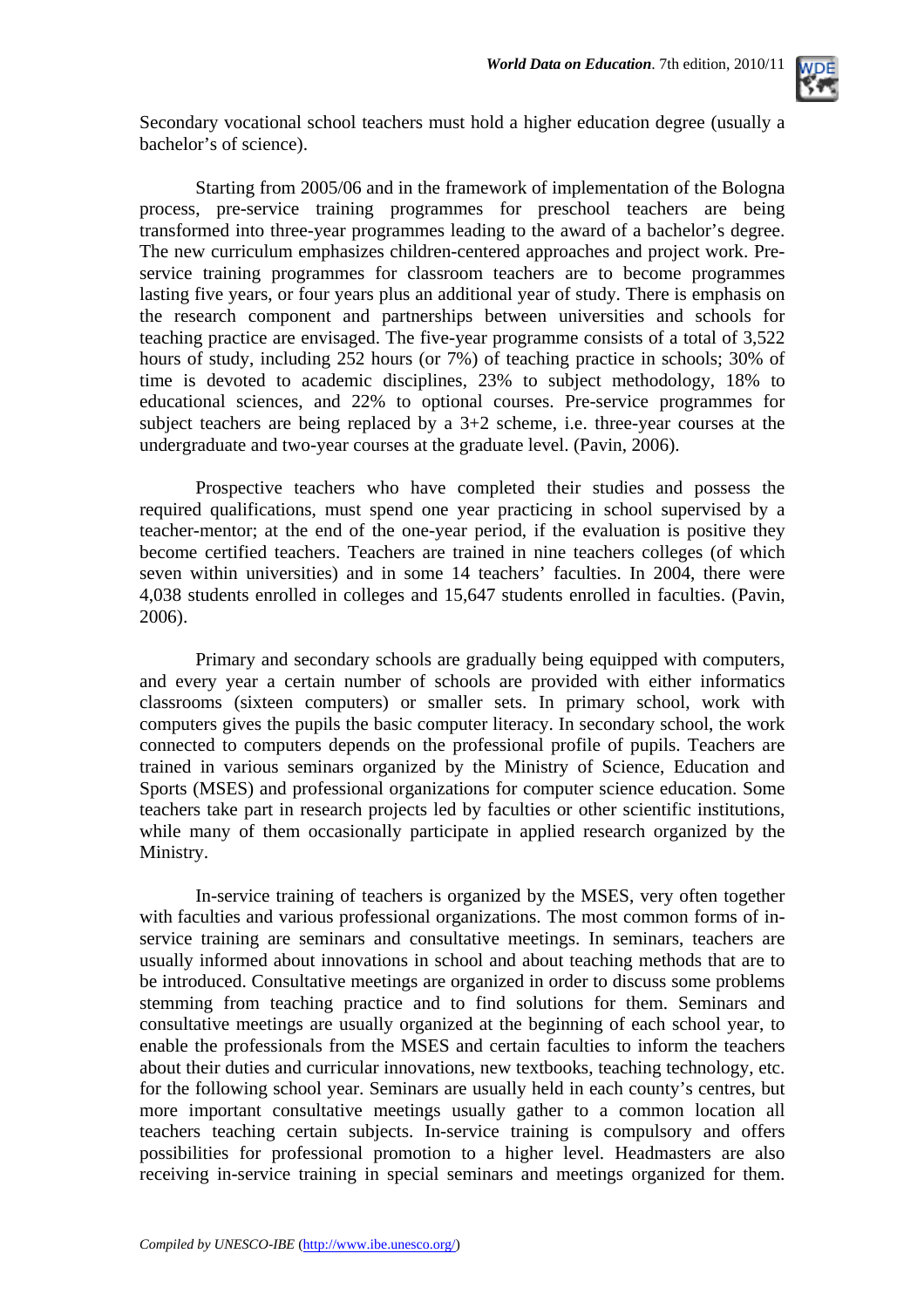

Teacher in-service training is reinforced with professional newspapers and magazines and national radio and specialized television programmes.

Teachers are appointed after a public competition, which is stipulated by law. If more teachers apply, the advantage is given to the outstanding ones. While serving at school, a teacher can be promoted to two higher levels (mentors, advisers) which is reflected in workload and salary.

Most schools have a double-shift system; teachers are obliged to work in shifts if necessary. If it is possible and the organization of the school allows that, they often work only one shift. Teachers use educational technology available at their schools. Unfortunately, many schools are equipped with out-of-date technology. The teacher's workload is forty hours a week; he/she has to teach 18-24 weekly hours in primary and 20-28 weekly hours in secondary schools. Apart from teaching periods, duties include: preparation of classes, correcting homework, evaluation, supervising studies and recreation, optional subject teaching, additional work with pupils with difficulties, teaching of gifted students, administration and working with parents.

Because of low salaries and poor working conditions, young people are not interested in the teaching profession. The lack of interest results in the lack of teachers. Teachers usually take up additional jobs in order to earn some extra money (teachers in the country deal with agriculture, while those in urban areas take paid activities like tuition, selling or dealing with crafts at home). Salaries are not attractive, ranging from a minimum of  $\epsilon$ 550 (beginning of the career) to a maximum of €720 (teacher-counsellor). (Pavin, 2006).

### **References**

Agency for Adult Education. *The development and state of the art of adult learning and education. National report of the Republic of Croatia*. Zagreb, June 2008.

Agency for Science and Higher Education. *Short overview of higher education in the Republic of Croatia*. Zagreb, January 2008.

Croatian Bureau of Statistics. *Statistical Yearbook of the Republic of Croatia 2010*. Zagreb, December 2010.

Government of the Republic of Croatia. *Strategy for the development of the Republic of Croatia: "Croatia in the Twenty-first Century." White Paper on Croatian education*. Office for Strategy for the development of the Republic of Croatia. Zagreb, September 2001.

Ministry of Education and Sports. *The development of education. National report of the Republic of Croatia*. Presented at the 45th session of the International Conference of Education, Geneva, 1996.

Ministry of Education and Sports. *National report. Republic of Croatia*. Zagreb, October 1997.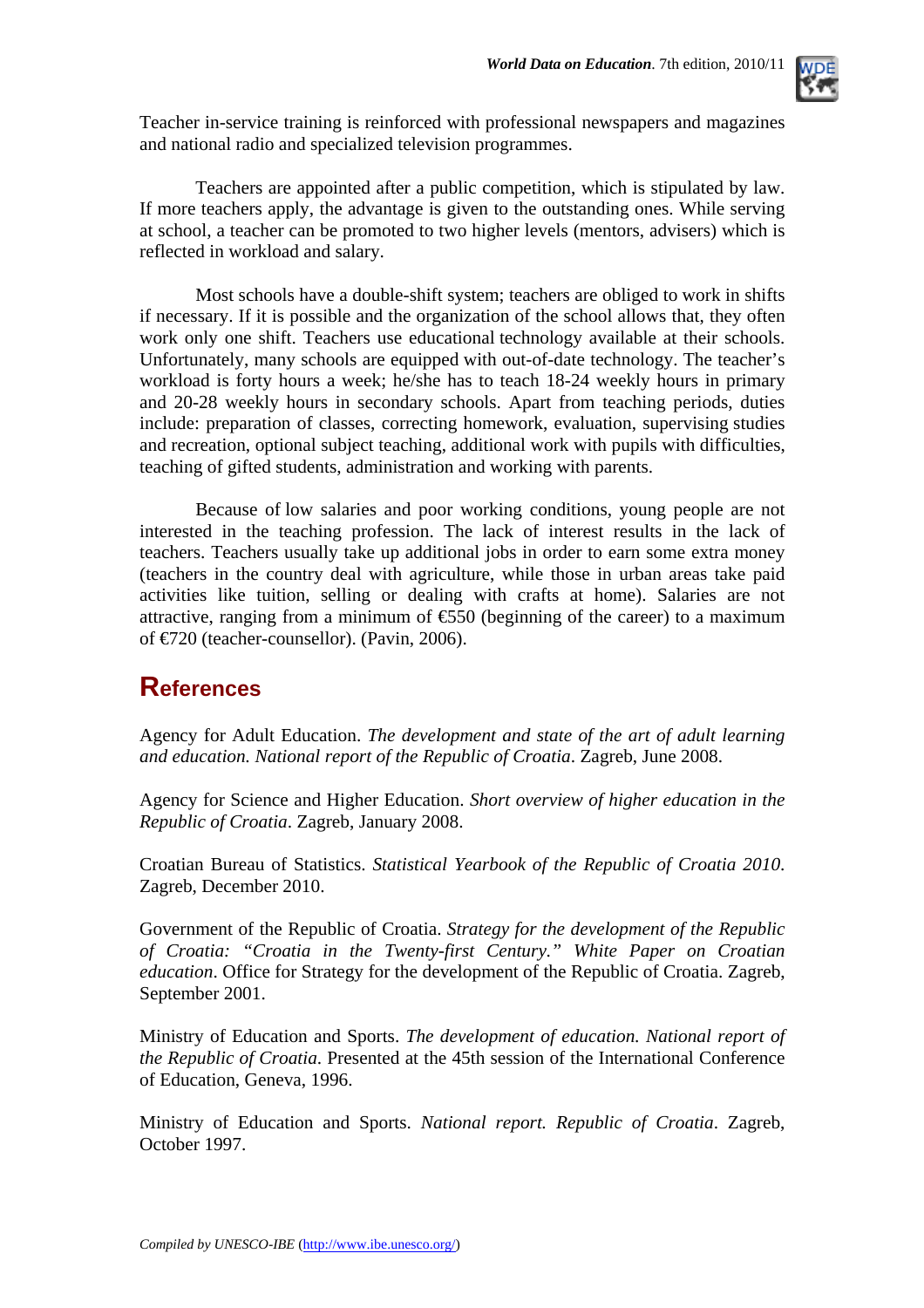

Ministry of Education and Sports. *The development of education. National report on educational development in the Republic of Croatia*. Presented at the 46th session of the International Conference of Education, Geneva, 2001.

Ministry of Education and Sports; Council of Education. The *basis for the education system in the Republic of Croatia. (Proposal for discussion).* Zagreb, 2000.

Ministry of Education and Sports; Institute for Educational Development. *Croatian education system. Interim report*. Zagreb, June 2000.

Ministry of Science, Education and Sports. *Education Sector Development Plan 2005- 2010*. Zagreb, September 2005.

Ministry of Science, Education and Sports. *Overview of achievements 2004-2007*. Zagreb, November 2007.

Ministry of Science, Education and Sports. *Development strategy of the vocational education system in the Republic of Croatia 2008-2013.* Zagreb, July 2008.

Ministry of Science, Education and Sports. *National curriculum framework for preschool education and general compulsory and secondary education*. Zagreb, July 2010.

Ministry of Science, Education and Sports; Council for the National Curriculum. *Strategy for the construction and development of the national curriculum for preschool education, general compulsory and secondary school education*. Zagreb, 2007.

T. Pavin et al. "National Report: Croatia." In: P. Zgaga (ed.), *The prospects of teacher education in South East Europe*. South East European Educational Cooperation Network (SEE-ECN), Center for Educational Policy Studies, University of Ljubljana (Slovenia). 2006.

### **Web resources**

Agency for Science and Higher Education:<http://www.azvo.hr/>[In Croatian and English. Last checked: November 2011.]

Agency for Vocational Education and Training and Adult Education: <http://www.aso.hr/>[In Croatian and English. Last checked: November 2011.]

Education and Teacher Training Agency:<http://www.azoo.hr/> [In Croatian; some information in English. Last checked: November 2011.]

Ministry of Science, Education and Sports: <http://public.mzos.hr/>[In Croatian and English. Last checked: November 2011.]

National Centre for the External Evaluation of Education:<http://www.ncvvo.hr/>In Croatian. Last checked: November 2011.]